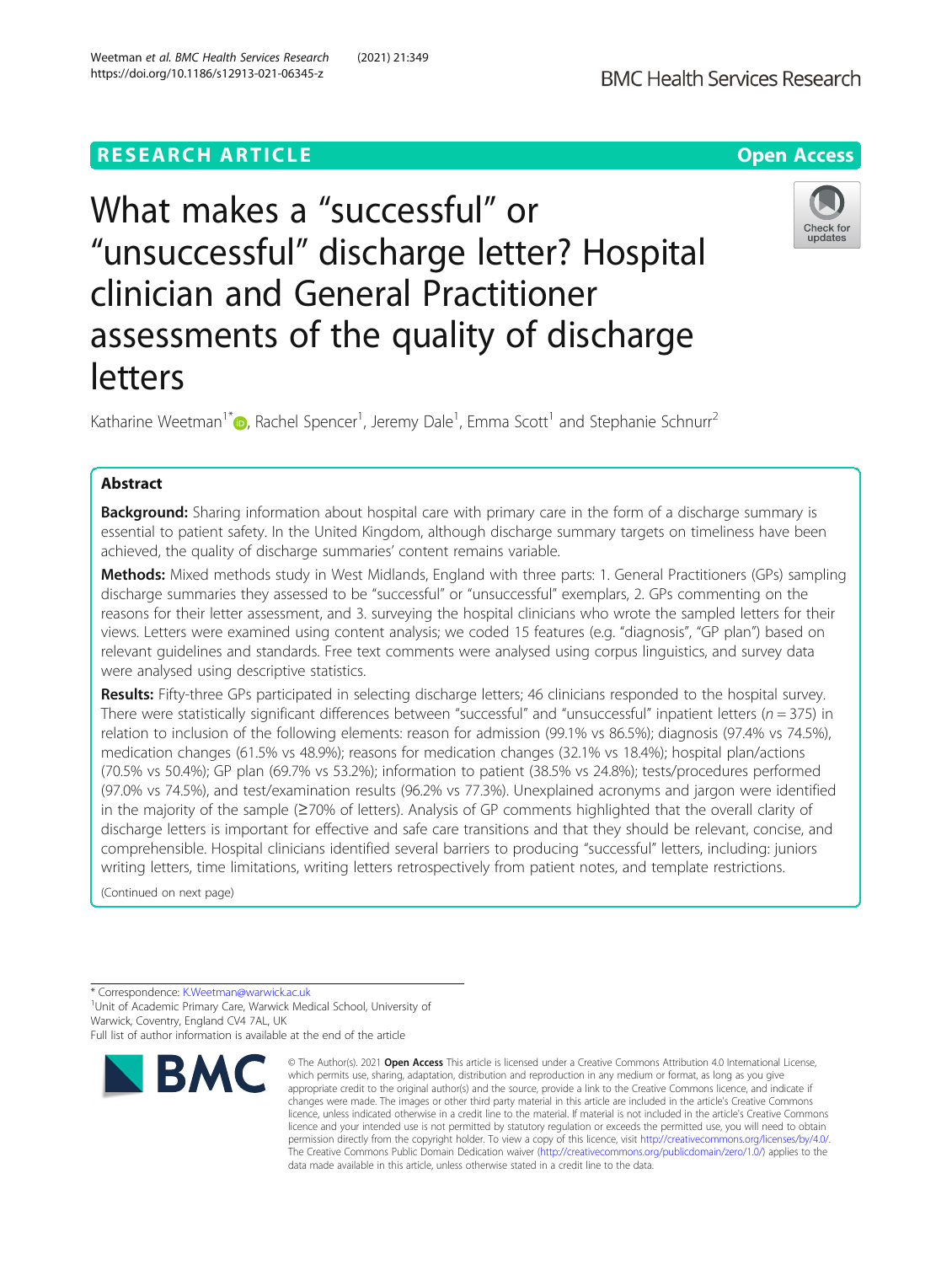#### (Continued from previous page)

**Conclusions:** The failure to uniformly implement national discharge letter guidance into practice is continuing to contribute to unsuccessful communication between hospital and general practice. While the study highlighted barriers to producing high quality discharge summaries which may be addressed through training and organisational initiatives, it also indicates a need for ongoing audit to ensure the quality of letters and so reduce patient risk at the point of hospital discharge.

Keywords: Discharge summaries, Discharge communication, Patient safety, Continuity of care, Discharge letters, Doctor and patient communication, Hospital discharge, Inter-professional communication

#### Background

Discharge from hospital is a high-risk healthcare event; risk of harm can originate in the secondary care setting [[1\]](#page-13-0) or the primary care setting [[2,](#page-13-0) [3](#page-13-0)], This is particularly well evidenced in relation to medications errors following discharge [[4\]](#page-13-0). Sharing accurate, relevant information about the care received in hospital with primary care in the form of a discharge summary is essential to patient safety. This process inherently involves interprofessional communication which has been previously suggested as an area that requires improvement [[5,](#page-13-0) [6](#page-14-0)]. Poor discharge communication is an important cause of adverse events in medical defence organisation data [\[7](#page-14-0)] and incident reports from primary care  $[8-10]$  $[8-10]$  $[8-10]$ . Two inter-related elements are at play: speed of information transfer and quality of information transferred. International evidence suggests that discharge letters are unsatisfactory for a number of reasons including: incomplete and insufficient information [\[11](#page-14-0)–[13\]](#page-14-0), unclear follow up plans  $[12, 14, 15]$  $[12, 14, 15]$  $[12, 14, 15]$  $[12, 14, 15]$  $[12, 14, 15]$  $[12, 14, 15]$  $[12, 14, 15]$ , letter inaccuracies  $[16]$  $[16]$  $[16]$ , delayed letter delivery [[12,](#page-14-0) [17](#page-14-0), [18](#page-14-0)], inadequate medication information [\[19](#page-14-0), [20](#page-14-0)], lack of patient-centredness (e.g. letter dense with jargon) [[12,](#page-14-0) [21](#page-14-0), [22](#page-14-0)] and general communication gaps leading to adverse events such as patient readmissions [[23](#page-14-0), [24](#page-14-0)].

In the United Kingdom (UK), hospitals have been required to use electronic discharge summaries since 2015, and the benefits of such summaries are well established [\[25\]](#page-14-0). Hospitals are now required to produce sum-maries within 24 h [\[26\]](#page-14-0). Our previous study [\[2](#page-13-0)], conducted in 2016, in general practices in three different areas of the UK, shows that summaries arrive and are uploaded to General Practitioner (GP) systems in a time efficient manner (median of two days from discharge). Although targets on timeliness appear to have been achieved, the quality of discharge summaries' content remains less certain and there is now a need to focus on this as a route to improved patient safety during care transitions.

The Discharge Communication Study [[27](#page-14-0)] (of which this research is a part) investigated ways of improving the content and processes surrounding discharge letters. Results relating to GP interviews contextualising

elements of successful letters [[28\]](#page-14-0), and patient interviews (which investigate patient-provider communication) [[29](#page-14-0)] have already been published elsewhere. In this paper we report clinicians' opinions on the quality of discharge letters which are crucial to understanding how to improve inter-professional communication at the time of discharge. We investigated quality from the perspectives of 'instigator' (hospital) and 'receiver' (primary care) through surveys and discharge letter analysis; this is important given that GPs manage patient care when they are discharged back to the community, as is comparing these views with that of the hospital clinician who is responsible for managing patient care in hospital and writing the discharge letter. This paper describes from hospital clinician and GP perspectives what makes a "successful" or "unsuccessful" discharge letter. The research questions were:

- 1. What do hospital clinicians and GPs judge to be the features and key content-items of "successful" discharge letters?
- 2. What do hospital clinicians view as barriers to producing "successful" or high-quality discharge letters?

#### **Methods**

#### Recruitment and data collection

To explore what makes a "successful" or "unsuccessful" discharge letter, our mixed methods study gathered data across the West Midlands, England, from three sources: 1. discharge letters sampled by GPs as reflecting "successful" or "unsuccessful" exemplars, 2. comments by the GPs to explain their letter gradings, and 3. a hospital clinician survey.

GP recruitment and discharge letter sampling took place between August 2017 and April 2018. As stated in our published study protocol [\[27](#page-14-0)], "the study aimed to recruit 30-50 GPs across 15 practices, with a target of 2- 3 GPs per practice" (p.5). Furthermore, the study protocol [\[27](#page-14-0)] describes that participating GPs were asked to select 14–24 recent (< 3 weeks) discharge letters which they assessed to be "successful" or "unsuccessful" exemplars. They were asked to select these from letters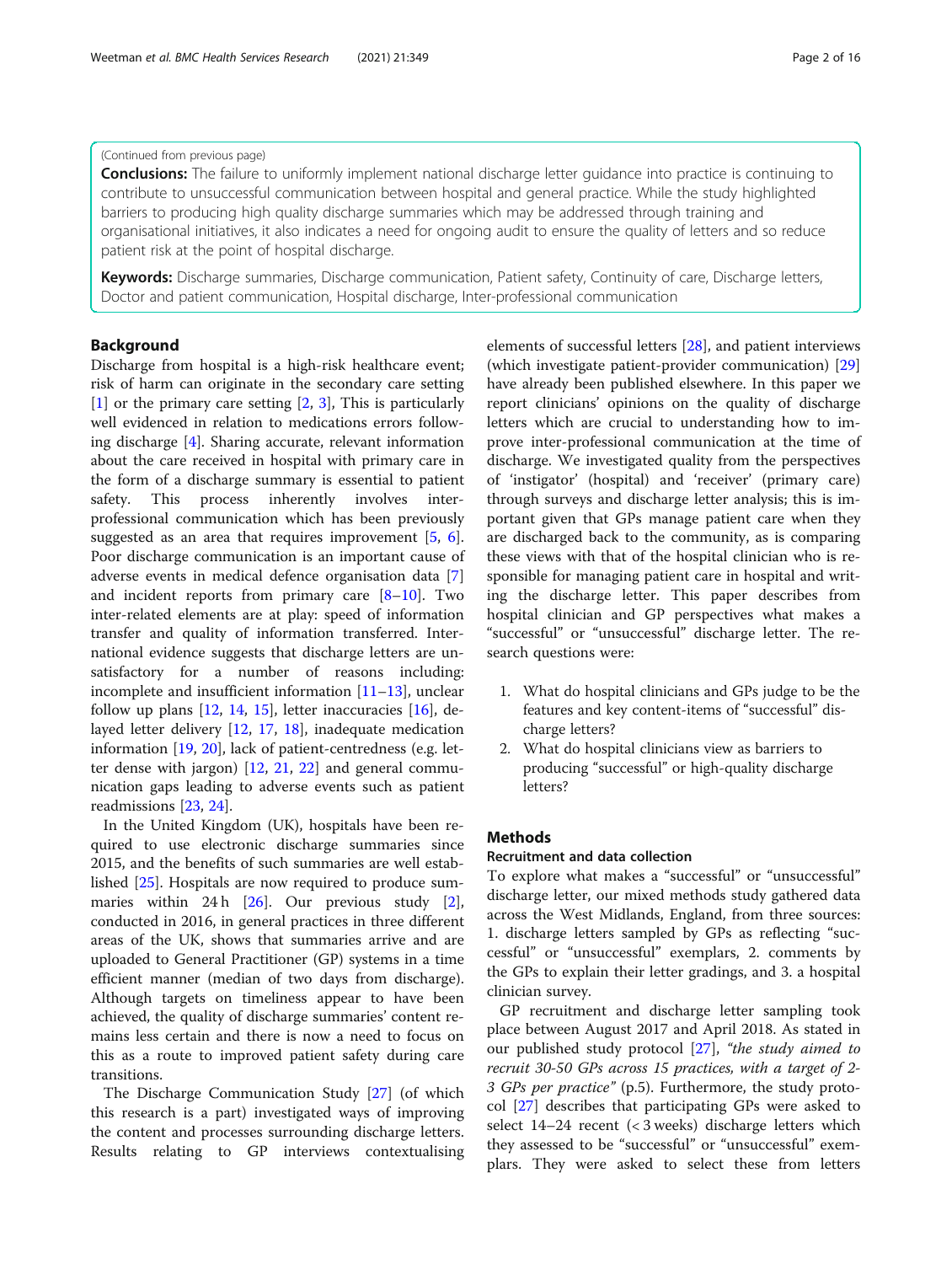relating to adult (18+ years) patients discharged from an NHS hospital in Warwickshire, Coventry, Rugby, Herefordshire or Worcestershire following an episode of inpatient or outpatient care, excluding discharge letters from mental health services or related to patients who lacked capacity to consent [[27\]](#page-14-0) (for further details and full justification of the inclusion and exclusion criteria, see our study protocol [\[27\]](#page-14-0)). GP letter selection identified potential participants for all subsequent phases relating to the Discharge Communication Study [\[27](#page-14-0)], including patients eligible for interview (these results are published separately [[29](#page-14-0)]).

There were no set criteria for letter gradings of "successful" and "unsuccessful" as it was purposefully intended to reflect each participating GP's individual interpretation and experiences of whether the letter communicated necessary, important discharge information [[27\]](#page-14-0). The GPs were asked to complete a selection template (additional file [1\)](#page-13-0) to record their letter gradings and comments on their reasons for the letter categorisations [\[27\]](#page-14-0). As stated in our protocol [[27\]](#page-14-0), "GP practice staff redacted the letters of patient identifiable information" (p.5). After redaction [[27\]](#page-14-0), letters were transferred to the research team for analysis of the GP comments as well as assessment of the letters themselves through content analysis (see analysis section below).

Hospital clinicians who were identified as having written a letter included in those sampled by the GPs were invited to take part in a survey (see additional file [2](#page-13-0)). This asked them to assess the letter they wrote in relation to different content items (e.g. diagnosis information) and for different audiences (e.g. GP or patient). The survey was open from May to September 2018. Survey packs were sent by post or distributed by internal mail within the hospital [[27](#page-14-0)]; packs contained an invitation letter explaining why they had been selected, a participant information sheet, the survey, and a redacted copy of the sampled discharge letter [\[27\]](#page-14-0). Where a clinician had been included in the sample on more than one occasion, they only received a survey pack related to one letter that had been included in the sample; letters were prioritised by whether the patient and GP had taken part in interviews (see protocol [\[27](#page-14-0)] for further details of this letter and case matching process). The invitation letter stated that completing and returning a survey indicated consent. The survey asked respondents to select numerical ratings on a "semantic differential" [[30](#page-14-0), [31](#page-14-0)] scale from 1 to 9, with 1 being 'low' and 9 being 'high'; each end of the scale featured bipolar evaluative adjectival phrases e.g. "uninformative/ informative". Adjectives were selected for measuring varying dimensions of beliefs toward the letter quality. To encourage participation the survey was kept relatively short; 14 of the questions were closed with one open question at the end of the survey (see additional file [2\)](#page-13-0).

#### Analysis

Discharge letters were analysed using content analysis [[32](#page-14-0)–[34](#page-14-0)] which is a systematic approach to qualitative textual data utilising coding techniques in order to deduce findings [[32](#page-14-0), [34](#page-14-0)]. Our content analysis aimed to examine possible associations between the content of letters and GP quality gradings to address the research questions. The alternative (H1) and null hypothesis (H0) are below:

H1: There is an association between [letter content features] and GP letter gradings.

H0: There is no association between [letter content features] and GP letter gradings.

Discharge letter standards [[35](#page-14-0)–[38](#page-15-0)] were used to structure assessment of the quality of the letter sample in terms of content components (e.g. diagnosis). Guidelines released after letter sampling [\[39\]](#page-15-0) were not used due to unfairness in evaluating letters against guidelines not yet published at the time of letter production (e.g. 2019 eDischarge standards [[40\]](#page-15-0)). Content items from guidelines were selected and synthesised with respect to the research questions. Coding categories (e.g. procedures performed) were primarily based around core clinical elements (e.g. investigation results) and informational needs of patients (e.g. jargon explained) and GPs (e.g. GP plan). Letters were coded as to whether they contained content components and thus adhered to guidelines and standards.

The initial coding system for content analysis had 20 categories; this was piloted with a 5% sample coded independently by KW and JD to assess coding reliability. Inter-coder agreement was generally satisfactory (Table [1](#page-3-0))  $(k > 0.8)$  [\[41](#page-15-0)]; the median across scores was 0.94. Two categories had unsatisfactory agreement: "reasons for medication"  $(k = .791)$  and "medical jargon"  $(k = .584)$ . Discussion revealed differences in coding of implicit and explicit reasons for medication and whether jargon was explained from the lay or expert clinical perspective. These issues were resolved with minor revisions to the categorisation system (merging two categories, and removal of four categories due to category coding overlap). The first author coded the remaining 95% of the sample; difficult cases were discussed with the team. The final content analysis framework contained 15 categories (see additional file [3](#page-13-0) for full list) which included:

- 1. Discharging physician details (name and role of discharging physician)
- 2. Clinical summary elements (reason for admission, diagnosis, procedures/investigations performed and results)
- 3. Any pending hospital plans or actions such as follow up in outpatient clinic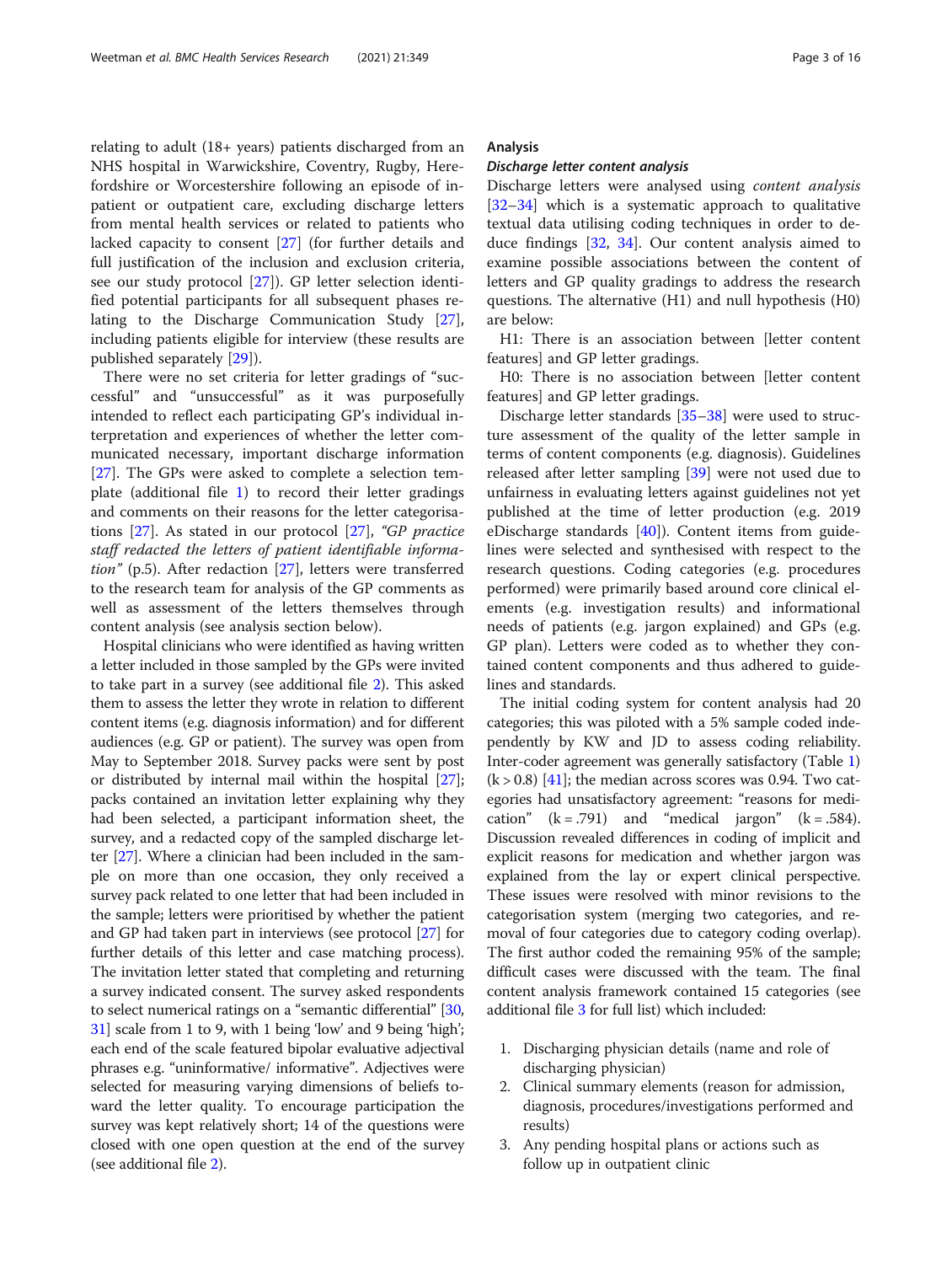<span id="page-3-0"></span>Table 1 Results of inter-coder agreement for pilot content coding

| Categorisation heading for coding                                             | Kappa agreement measure |
|-------------------------------------------------------------------------------|-------------------------|
| Discharging speciality/department                                             | .881 ( $p < 0.001$ )    |
| Discharging consultant                                                        | .940 ( $p < 0.001$ )    |
| Reason for admission                                                          | .940 ( $p < 0.001$ )    |
| Diagnosis                                                                     | .940 ( $p < 0.001$ )    |
| Procedures and investigations performed                                       | .940 ( $p < 0.001$ )    |
| Clinical summary                                                              | .970 ( $p < 0.001$ )    |
| Investigation results                                                         | .881 ( $p < 0.001$ )    |
| Examination findings                                                          | .851 ( $p < 0.001$ )    |
| Medication name(s)                                                            | .970 ( $p < 0.001$ )    |
| Medication dose and frequency                                                 | .970 ( $p < 0.001$ )    |
| Reasons for medication                                                        | .791 ( $p < 0.001$ )    |
| Medication recommendations                                                    | .911 ( $p < 0.001$ )    |
| Medication changes                                                            | .910 ( $p < 0.001$ )    |
| Reasons for medication changes                                                | .881 ( $p < 0.001$ )    |
| Investigations/procedures/appointments requested of where results are pending | .940 ( $p < 0.001$ )    |
| Patient's and carer's concerns, expectations and wishes                       | 1.00 ( $p < 0.001$ )    |
| Information and advice given to patient                                       | .940 ( $p < 0.001$ )    |
| Plan and requested actions/follow up                                          | .911 ( $p < 0.001$ )    |
| Acronyms (unexplained)                                                        | .940 ( $p < 0.001$ )    |
| Medical jargon (unexplained)                                                  | .584 ( $p < 0.001$ )    |

- 4. Medication information (name and dosing, details of changes and reasons)
- 5. GP plan (follow up, actions and management recommendations)
- 6. Details of patient wishes/concerns as well as information provided to patient
- 7. Elements pertaining to letter content style (e.g. whether acronyms explained).

Following piloting it was decided that the content coding should focus solely on the sampled inpatient letters. This was intended to increase the homogeneity of the sample.

"Successful" and "unsuccessful" coding results for the letters were quantitatively compared using Chi-square [[42\]](#page-15-0)  $(p < 0.05)$  in order to test hypotheses that there are content feature differences between GP-assessed "successful" and "unsuccessful" letters [\[27\]](#page-14-0). As the crosstabulations for feature coding were  $2 \times 2$ , Yates' correction was used [[43](#page-15-0)]. We also compared Yates and Fishers corrections for all chi-square results; there were no significant differences.

Corpus linguistics  $[44, 45]$  $[44, 45]$  $[44, 45]$  is the study of collections of texts or *corpora*  $[46]$  $[46]$  and was used to analyse the GP comments relating to their quality assessment of sampled discharge letters. Corpus linguistics focuses on

analysing patterns [[47](#page-15-0)] and has previously successfully been applied to comment data within healthcare [[48](#page-15-0), [49\]](#page-15-0). Frequency and relative frequency results were compared between the "successful" and "unsuccessful" comment sub-corpora in order to expound patterns of relevance to the research questions. Concordance software *Antconc* [[50\]](#page-15-0) was used for compiling the corpus and generating outputs.

Survey results were analysed using descriptive statistics in Statistical Package for the Social Sciences (SPSS). Tests were nonparametric [\[51](#page-15-0), [52\]](#page-15-0) to avoid making distributional assumptions about the survey responses [\[43](#page-15-0)]. Hospital clinician free text comments were narratively overviewed using a rudimentary thematic analysis [\[53](#page-15-0), [54\]](#page-15-0) by KW whereby comments were read, re-read, and then annotated for ideas and concepts relating to the research questions; these were then reviewed and iteratively refined through discussion with other members of the research team (ES, JD, SS). During this process, "themes" began to emerge which were iteratively refined.

Agreement analyses using descriptive percentages were also undertaken to compare the GP and hospital letter ratings. Kappa measures [[55,](#page-15-0) [56\]](#page-15-0) were run to look at the proportion of agreement between the GP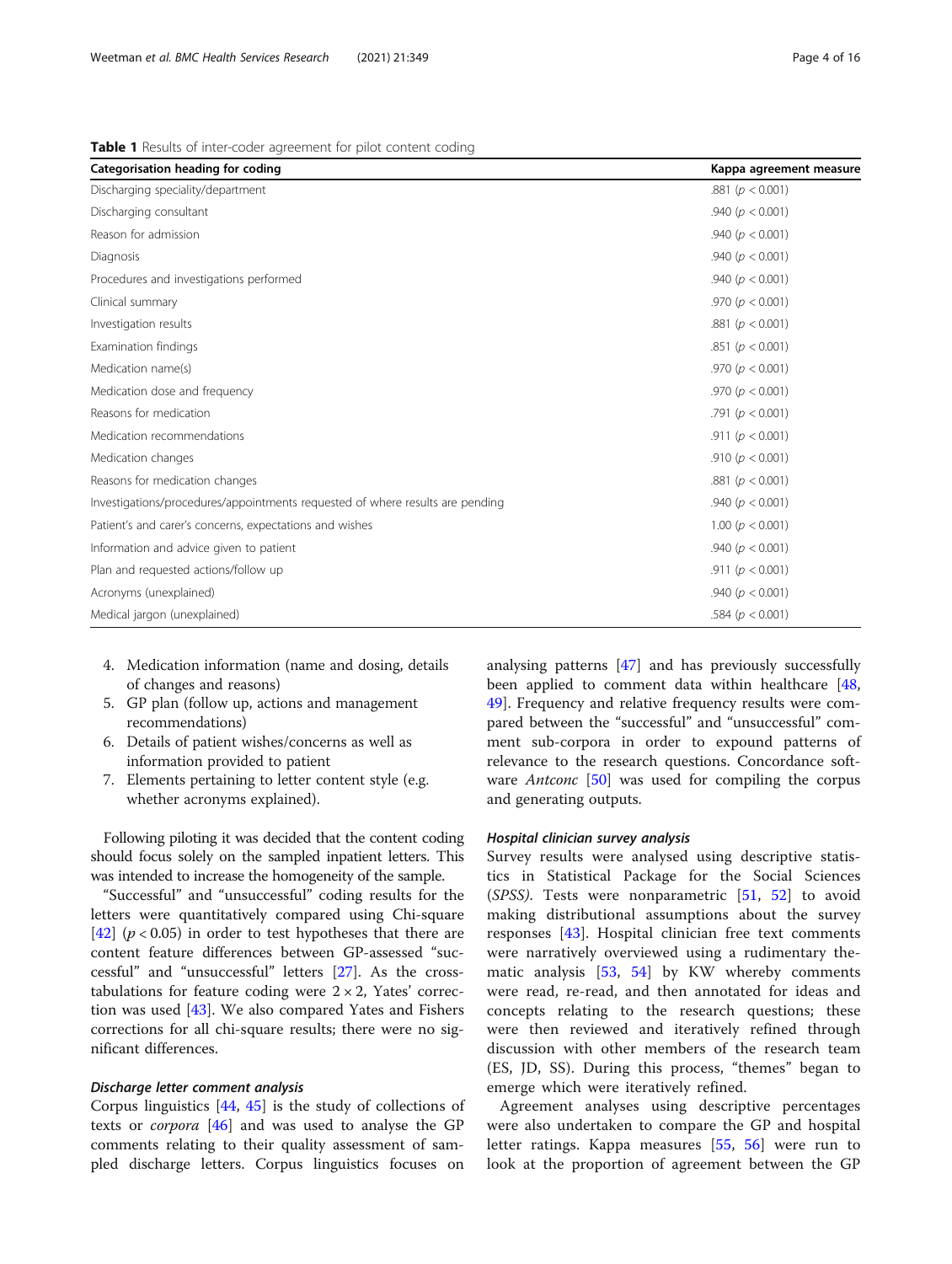and hospital respondents. GP gradings were binary (successful/unsuccessful) while HP gradings were on an interval scale 1–9. Consequently, as the kappa test requires and assumes two categorical variables with equal categories [\[43](#page-15-0)], HP gradings were recoded into unsuccessful (assessment scores 1–5) and successful (scores 6–9).

#### Results

#### Recruitment and data collection

The study recruited 53 GPs across 18 practices with a median of 3 GPs per practice; range 1–8 GPs (see Fig. [1](#page-5-0) for flowchart of data collection and recruitment). There was a median selection of 10 letters per GP, leading to a total sample of 489 discharge letters. 375 (76.7%) of these were inpatient discharge summaries; 234 (62.4%) were graded "successful" and 141 (37.6%) "unsuccessful". The letters mainly related to patient care from four hospital trusts, and spanned 33 specialties with over 300 different reasons for care. A summary of GP practice and letter characteristics is in Table [2](#page-6-0).

Hospital clinicians eligible to participate in the survey were defined as the authors of the discharge letters. There were some letters with no named author or author name illegible, or where the author had left the trust. As a result, 308 doctors, nurses and allied health professionals were invited to take part in the survey, leading to responses from 46 hospital clinicians (response rate = 14.9%, see Fig. [1\)](#page-5-0). A summary of responder characteristics is found in Table [3.](#page-8-0) Response rates ranged between hospital sites (5.4–33.3%). Variation was seen in age (24–60 years) and experience of respondents (qualifying year 1982–2017) although a large portion of surveys were completed by consultants ( $n = 19, 41.3\%$ ). Gender was self-described and in 74% of surveys, this information was optionally provided (15 female - 44.1%, 19 male – 55.9%). Interesting, but not statistically significant, trends were observed: junior doctors ( $n = 9$ ) produced a low proportion of successful letters (22.2%), nurses/Advanced Clinical Practitioners (ACPs)  $(n = 10)$  produced a high proportion of successful letters (80.0%), and Acute Medicine ( $n = 5$ ) and Cardiology ( $n =$ 5) had high weightings of successful letters (80.0 and 100.0% respectively).

#### Features of successful discharge letters

Content analysis revealed that no feature was present in all discharge letters (Table [4\)](#page-9-0). Highly frequent  $(≥80%$  of letters) content components were: reason for admission (94.4%), diagnosis (88.8%), tests/procedures performed (88.5%), investigation results/examination findings (89.1%), discharging physician name and role (84.0%), medication names (82.4%), medication dose and frequency (82.1%). Somewhat frequent (51–80% of letters) content components were: GP plan (63.5%), hospital

plan (62.9%), medication changes (56.8%). For the following features, there were statistically significant differences between GP-assessed "successful" and "unsuccessful" letters (see Table [5\)](#page-10-0):

- Reason for admission (99.1% successful, 86.5% unsuccessful,  $X^2 = 24.176$ ,  $p < 0.001$ )
- Diagnosis (97.4% successful, 74.5% unsuccessful,  $X^2 = 44.386$ ,  $p < 0.001$ ),
- Medication changes (61.5% successful, 48.9% unsuccessful,  $X^2 = 5.193$ ,  $p = 0.023$ )
- Reasons for medication changes (32.1% successful, 18.4% unsuccessful,  $X^2 = 7.606$ ,  $p = 0.006$ )
- Hospital plan/actions (70.5% successful, 50.4% unsuccessful,  $X^2 = 14.475$ ,  $p < 0.001$ )
- GP plan (69.7% successful, 53.2% unsuccessful,  $X^2$  = 9.591,  $p = 0.002$
- Information to patient (38.5% successful, 24.8% unsuccessful,  $X^2 = 6.764$ ,  $p = 0.009$ )
- Tests/procedures performed (97.0% successful, 74.5% unsuccessful,  $X^2 = 41.841$ ,  $p < 0.001$ )
- Test/examination results (96.2% successful, 77.3% unsuccessful,  $X^2 = 30.194$ ,  $p < 0.001$ ).

The GP comment corpus  $(n = 375)$  comprised 4804 words and was divided into two sub-corpora formed of 189 (50.4%) "successful" graded letter comments (2093 words) and 186 (49.6%) "unsuccessful" graded letter comments (2711 words). The 25 most frequent content words (excluding functional words e.g. to/of/and) are in Table [6.](#page-11-0) As the number of comments was felt to be a manageable number, a saturation point [[48](#page-15-0)] was not required and all comments were examined. A summary of qualitative findings relating to GP comments is found in Table [7](#page-12-0). Notably, the most frequent word in the "successful" comment sub-corpus was an evaluative adjective "clear" ( $n = 157$ ) which featured in 115/189 "successful" comments (dispersion – 60.8%) and had almost triple the number of hits than the second most frequent word "follow" ( $n = 53$ ). Participants drew on this adjective to convey that features needed to be "clear" i.e. easy to find, appropriate, and comprehensible in terms of language (not uncommon acronym) and content. Common collocates of "clear" were "diagnosis" (Log-likelihood (LL) = 163) and "plan" ( $LL = 175.2$ ). This highlights the importance of the "clearness" of these items to GPs which was exemplified in the results.

Hospital survey respondents generally rated their letters highly; the median for all questions was either 7 or 8 (scale rating 1–9) (see additional file [4](#page-13-0)).

#### Features of unsuccessful discharge letters

Only one summary had all 15 content components (0.3%). No single component was present in every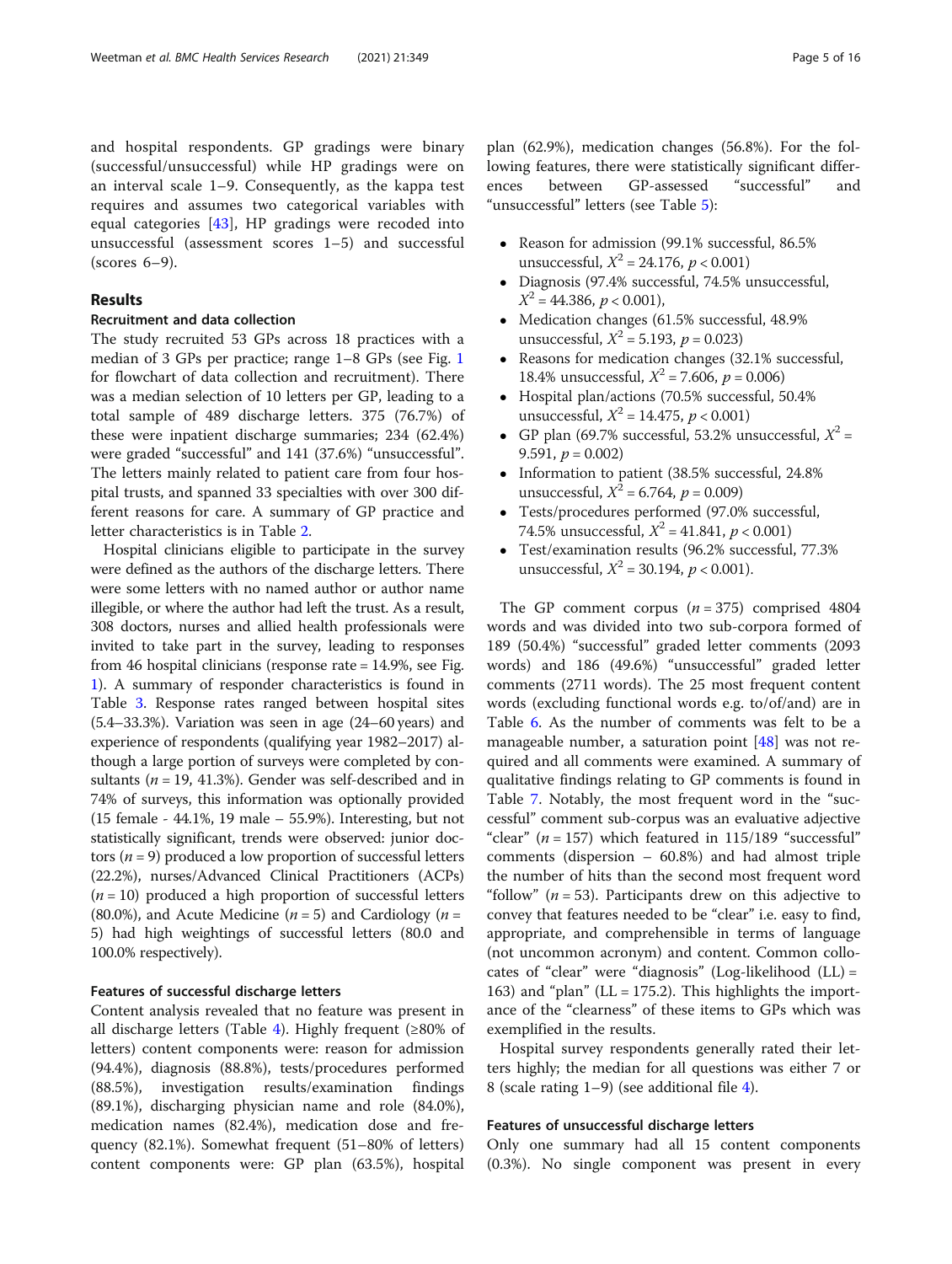<span id="page-5-0"></span>

summary despite the ubiquity of some of these components (e.g. reason for admission). The following components were infrequent (20–50%) within the sample: information given to patient (33.3%), reasons for medication changes (26.9%), explained medical jargon (23.5%). Two components were rarely present (< 20% of letters): explained acronyms (18.7%), patient concerns/wishes (8.3%). Unexplained acronyms were found in 81.3% of letters although differences between successful and unsuccessful letters were not significant ( $X^2 = 3.482$ ,  $p =$ 0.062). The feature of unexplained medical jargon was present in 76.5% of letters including 84.4% of unsuccessful letters ( $X^2 = 7.095$ ,  $p = 0.008$ ).

For the 44 letters where both GP and HP gradings were available, 24 (54.5%) were rated as successful by the GPs and 36 (81.8%) were rated as successful by the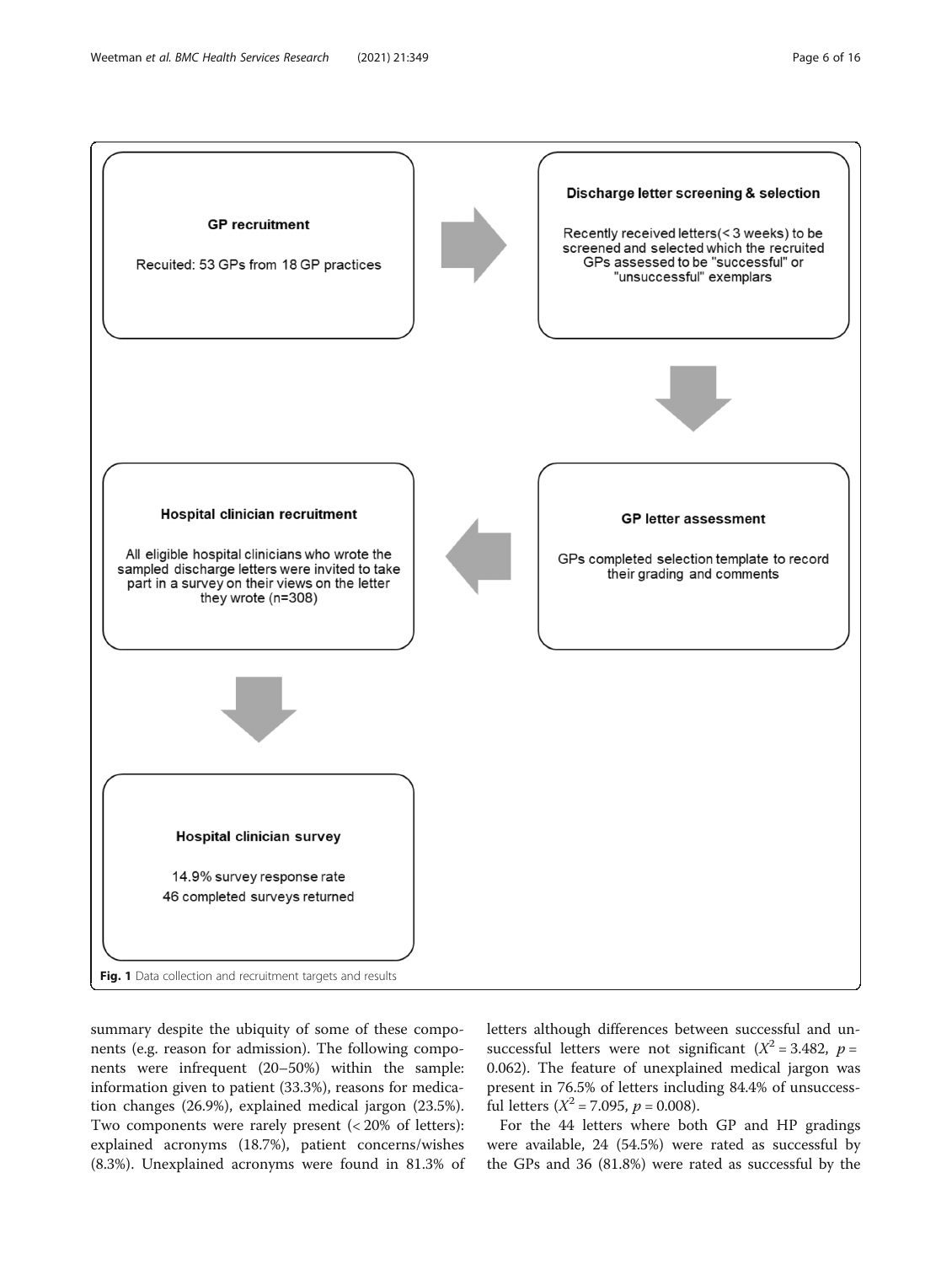### <span id="page-6-0"></span>Table 2 Summary of inpatient discharge letter sample and GP practice characteristics

| Demographics and characteristics | Inpatient discharge letter sample ( $n = 375$ ) |               |
|----------------------------------|-------------------------------------------------|---------------|
|                                  | Group                                           | Frequency (%) |
| GP letter grading                | Successful                                      | 234 (62.4%)   |
|                                  | Unsuccessful                                    | 141 (37.6%)   |
|                                  | Total                                           | 375 (100%)    |
| GP practice sizes                | Small (< 5000 patients)                         | $1(5.6\%)$    |
|                                  | Medium (5-10,000 patients)                      | 11 (61.1%)    |
|                                  | Large (10,000+ patients)                        | 6 (33.3%)     |
| Discharge speciality             | missing                                         | 88 (23.5%)    |
|                                  | Accident & Emergency                            | 10 (2.7%)     |
|                                  | Acute Medicine                                  | 7 (1.9%)      |
|                                  | Ambulatory care                                 | $2(0.5\%)$    |
|                                  | Acute Medical Unit                              | $2(0.5\%)$    |
|                                  | <b>Breast Surgery</b>                           | $2(0.5\%)$    |
|                                  | Cardiology                                      | 22 (5.9%)     |
|                                  | Cardiothoracic Surgery                          | 7 (1.9%)      |
|                                  | Clinical Haematology                            | $6(1.6\%)$    |
|                                  | Colorectal Surgery                              | $8(2.1\%)$    |
|                                  | Diabetic Medicine                               | 5 (1.3%)      |
|                                  | Endocrinology                                   | 6(1.6%)       |
|                                  | Ear Nose and Throat                             | 5(1.3%)       |
|                                  | Fetal Medicine                                  | $1(0.3\%)$    |
|                                  | Gastroenterology                                | $4(1.1\%)$    |
|                                  | Gastrointestinal Surgery                        | 6(1.6%)       |
|                                  | General Medicine                                | 32 (8.5%)     |
|                                  | General Surgery                                 | 26 (6.9%)     |
|                                  | Geriatric Medicine                              | 15 (4.0%)     |
|                                  | Infectious diseases                             | $3(0.8\%)$    |
|                                  | Maxillo-facial surgery                          | $2(0.5\%)$    |
|                                  | Nephrology                                      | 10 (2.7%)     |
|                                  | Neurology                                       | $2(0.5\%)$    |
|                                  | Neurosurgery                                    | $3(0.8\%)$    |
|                                  | Obstetrics & Gynaecology                        | 22 (5.9%)     |
|                                  | Oncology                                        | $3(0.8\%)$    |
|                                  | Ophthalmology                                   | $1(0.3\%)$    |
|                                  | Pancreatic Surgery                              | $1(0.3\%)$    |
|                                  | Plastic Surgery                                 | $1(0.3\%)$    |
|                                  | Respiratory Medicine                            | 21 (5.6%)     |
|                                  | Stroke Medicine                                 | 7 (1.9%)      |
|                                  | Trauma & Orthopaedics                           | 16 (4.3%)     |
|                                  | Urology                                         | 21 (5.6%)     |
|                                  | Vascular Surgery                                | 8 (2.1%)      |
|                                  | Total                                           | 375 (100.0%)  |
| Letter format                    | combination                                     | 14 (3.7%)     |
|                                  | handwritten                                     | 5 (1.3%)      |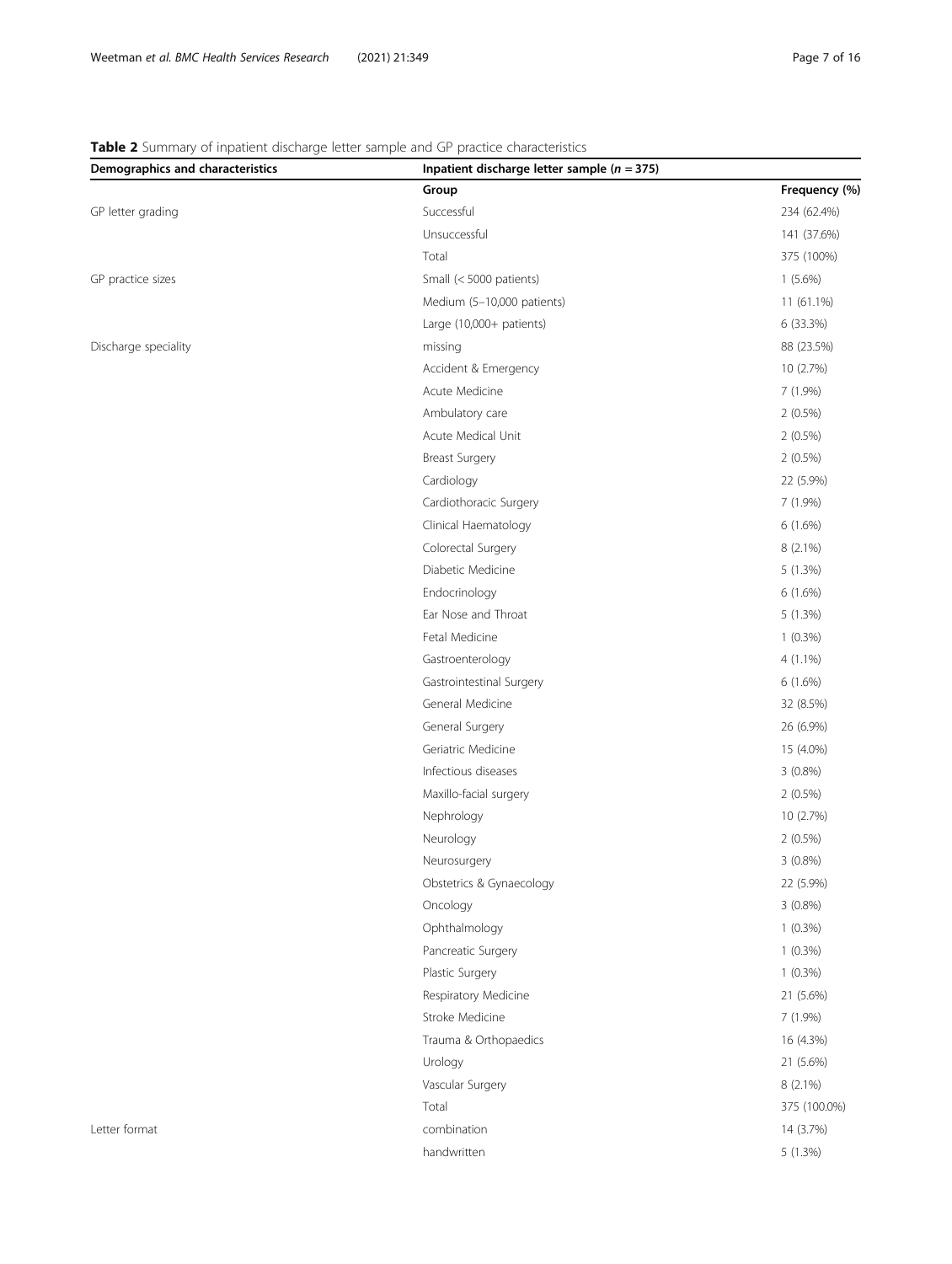| Demographics and characteristics | Inpatient discharge letter sample ( $n = 375$ ) |              |
|----------------------------------|-------------------------------------------------|--------------|
|                                  | typed                                           | 356 (94.9%)  |
|                                  | Total                                           | 375 (100.0%) |
| Sex of patient                   | missing                                         | 181 (48.3%)  |
|                                  | Female                                          | 94 (25.1%)   |
|                                  | Male                                            | 100 (26.7%)  |
|                                  | Total                                           | 375 (100.0%) |
| Age of patient                   | Range                                           | $20 - 96$    |
|                                  | Median                                          | 64           |
|                                  | <b>IQR</b>                                      | 38, 77       |
| Role of signing physician        | Nurse/ACP                                       | 24 (6.4%)    |
|                                  | Junior Doctor                                   | 177 (47.2%)  |
|                                  | Speciality Trainee/ Core Trainee/ Registrar     | 80 (21.3%)   |
|                                  | Consultant                                      | 14 (3.7%)    |
|                                  | Other or unclear                                | 80 (21.3%)   |
|                                  | Total                                           | 375 (100.0%) |

Table 2 Summary of inpatient discharge letter sample and GP practice characteristics (Continued)

HPs. There was overall agreement on letter successfulness in 24 cases (54.5%); this included 20 cases that were assessed as successful and four cases that were rated as unsuccessful. For 20 (45.5%) letters there was disagreement on the quality of the letter; this comprised 16 where the letter was graded successful by the hospital clinician but unsuccessful by the GP and the reverse occurred for 4 cases. These results were not statistically significant ( $k = 0.035$ ,  $p = 0.775$ ).

Question 15 in the hospital survey provided a free text space for respondents to comment further or provide reasons for their answers. Thirty-two respondents (69.6%) answered this question, answers generally consisted of 2–3 sentences ranging from 15 to 101 words. Several respondents identified barriers to providing successful discharge letters:

- 1. Juniors writing letters ("These pro forma letters are often wrong, delegated to most junior doctors who may not even be on my team." Consultant)
- 2. Time restrictions ("A good detailed discharge summary depends on the amount of time the doctor has to write it. At a busy? night shift, this is very difficult." Junior doctor) ("Often we have short of doctors on the ward and we cannot spend too much time on discharge letters." Junior doctor)
- 3. Writing letters from patient notes and/or where patient not known to hospital clinician ("We often have to retrospectively completed EDs [sic] after the patient is discharged - having only medical notes to go by - info can be limited." Nurse/ACP)
- 4. Issues with computer system/template ("Our discharge letters are autogenerated from diagnostic

and treatment PBR codes [sic]. We have no individual input into their quality/content" Consultant) ("There is a limit to "words" what you can put [sic] on certain "text boxes" hence sometimes whole information can't be put on discharge summaries" Consultant)

5. Lack of support and training ("I feel perhaps further support from senior clinicians early on in the [TRAI NING] will enable more concise discharge letters and enable [HOSPITAL ROLE] to have more confidence in completing them" Nurse/ACP).

### **Discussion**

### Key findings

GP-graded "successful" letters generally adhered to national standards whereas "unsuccessful" letters did not. Successful letters more frequently included a range of elements, with statistically significant differences in the inclusion of details about reason for admission, diagnosis, medication changes, reasons for medication changes, hospital plan/actions, GP plan, information to patient, tests/procedures performed, and test/examination results. Hospital clinicians tended to rate their letters as being of greater quality than was evident from the assessment made by GPs. Hospital clinicians identified several barriers to producing "successful" letters, such as: juniors writing letters, time limitations, writing letters from patient notes retrospectively, and restrictions of electronic templates. Such barriers need addressing through increased training and organisational initiatives. Relatedly, the results demonstrated that the discharge letters within the sample were often incomplete.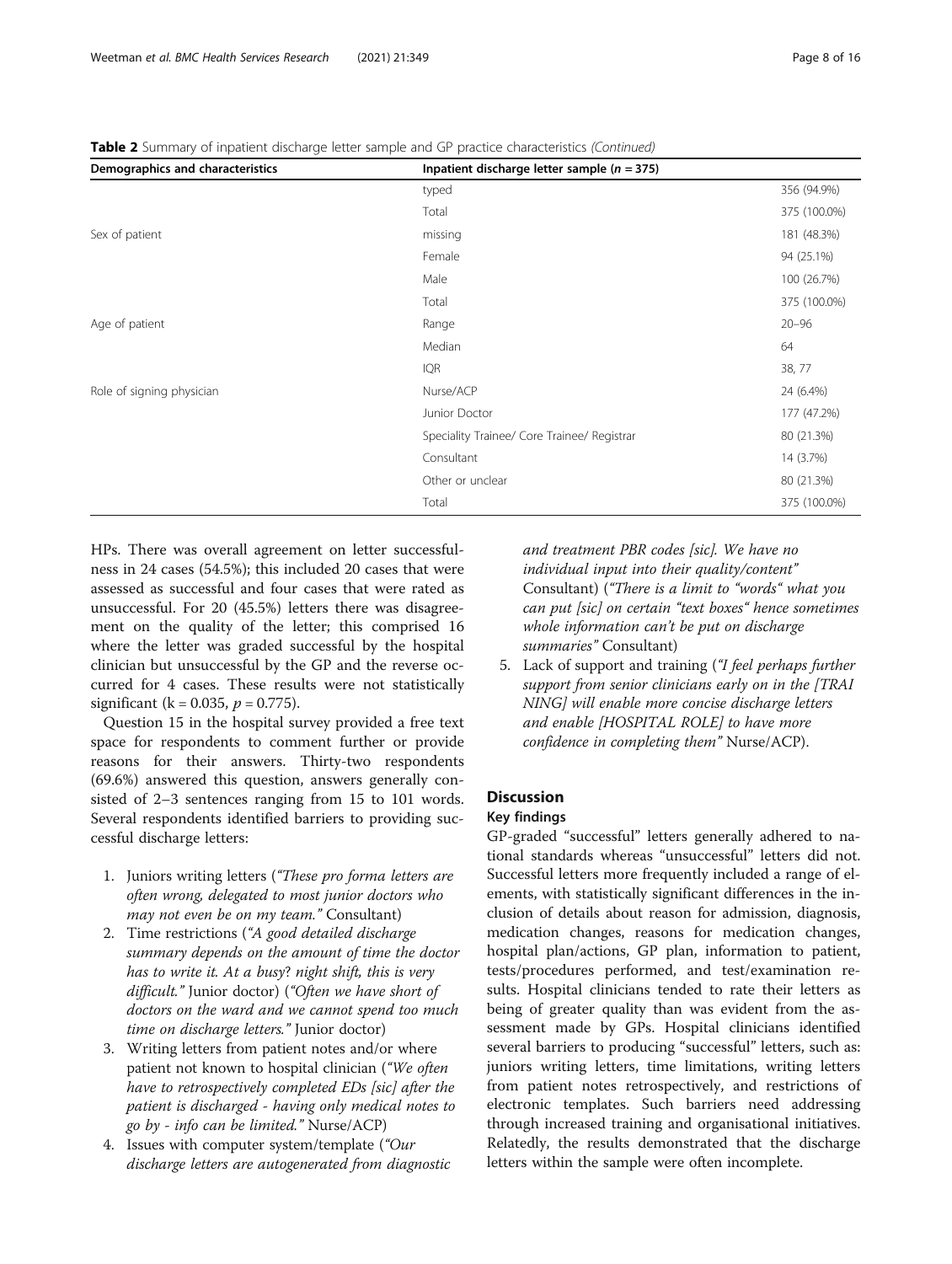# Demographics and characteristics Sample results Group Group Contract Contract Contract Contract Contract Contract Contract Contract Contract Contract Contract Contract Contract Contract Contract Contract Contract Contract Contract Contract Contract Contract Contract Con GP letter grading 25 (54.3%) Successful 25 (54.3%) Unsuccessful 21 (45.7%) Total 46 (100%) Discharge speciality and the control of the None specified and the control of the 100 m  $\sim$  4 (8.7%) Accident & Emergency  $4(8.7%)$ Acute Medicine 5 (10.9%) Ambulatory care 1 (2.2%) Cardiology 5 (10.9%) Cardiothoracic Surgery 2 (4.3%) Care of the Elderly 2 (4.3%) Colorectal Surgery 1 (2.2%) Day Surgery 2 (4.3%) Ear Nose and Throat 3 (6.5%) General Medicine 2 (4.3%) General Surgery 3 (6.5%) Gynaecology 2 (4.3%) Pain service 1 (2.2%) Plastics 1 (2.2%) Respiratory 1 (2.2%) Trauma & Orthopaedics 4 (8.7%) Urology 3 (6.5%) Total 46 (100.0%) Gender of hospital respondent and the matrix of hospital respondent and the Missing 12 (26.1%) Female 15 (32.6%) Male 19 (41.3%) Total 46 (100.0%) Age of hospital respondent and the matrix of the Missing Missing and the Missing 12 (26.1%) 21–30 9 (19.6%) 31–40 10 (21.7%) 41–50 9 (19.6%) 51–60 6 (13.0%) Total 46 (100.0%) Role of signing physician and the control of the control of the control of the control of the control of the control of the control of the control of the control of the control of the control of the control of the control Nurse/ACP 10 (21.7%) Junior Doctor 9 (19.6%) Speciality Trainee/ Core Trainee/ Registrar 7 (15.2%) Consultant 19 (41.3%) Total 46 (100.0%) Ethnicity of hospital respondent and the matrix of the Missing 14 (30.4%) African 2 (4.3%) Asian 4 (8.7%) British 5 (10.9%) White 9 (19.6%)

### <span id="page-8-0"></span>Table 3 Summary of hospital respondents and relating discharge letter characteristics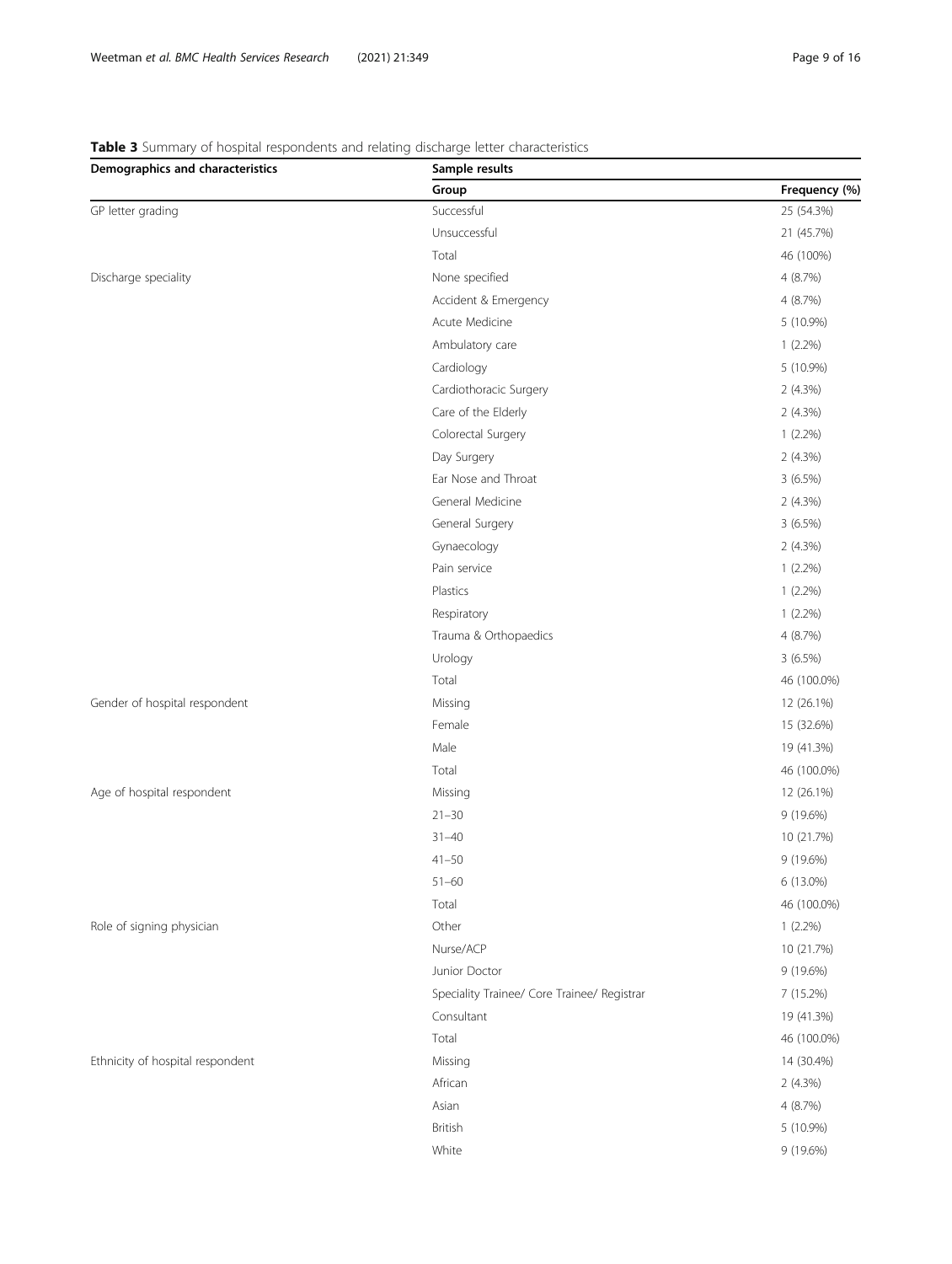| Demographics and characteristics         | Sample results  |               |  |  |
|------------------------------------------|-----------------|---------------|--|--|
|                                          | Group           | Frequency (%) |  |  |
|                                          | White British   | 11 (23.9%)    |  |  |
|                                          | Irish           | $1(2.2\%)$    |  |  |
|                                          | Total           | 46 (100.0%)   |  |  |
| Training location of hospital respondent | Internationally | 6 (13.0%)     |  |  |
| Hospital respondent year qualified       | Nationally (UK) | 40 (87.0%)    |  |  |
|                                          | Total           | 46 (100.0%)   |  |  |
|                                          | 1981-1990       | 7(15.2%)      |  |  |
|                                          | 1991-2000       | 12 (26.1%)    |  |  |
|                                          | 2001-2010       | 12 (26.1%)    |  |  |
|                                          | 2011-2017       | 15 (32.6%)    |  |  |
|                                          | Total           | 46 (100.0%)   |  |  |
| Religion of hospital respondent          | Missing         | 27 (58.7%)    |  |  |
|                                          | Atheist         | $3(6.5\%)$    |  |  |
|                                          | Christian       | 11 (23.9%)    |  |  |
|                                          | Hindu           | 3(6.5%)       |  |  |
|                                          | Islam           | 2(4.3%)       |  |  |
|                                          | Total           | 46 (100.0%)   |  |  |

<span id="page-9-0"></span>Table 3 Summary of hospital respondents and relating discharge letter characteristics (Continued)

Corpus linguistic analysis of the GP letter comments led to insights on GPs' views on discharge letters (see Table [7](#page-12-0) for summary). Importantly, "clear" was ranked top in the "successful" comment sub-corpus, which suggests that clarity may be one of the most important elements of a "successful" letter from a GP perspective. This highlights that it is important for discharge letters to be comprehensible, relevant, and concise. Letters that GPs rated "successful" tended to have particular content features: reason for admission, diagnosis, follow up and management plan, medication changes and reasons, GP actions, treatment, investigations and results, discharging physician details, and information provided to the patient. "Unsuccessful" letters (37.6% of sample) either omitted some of the above components or they were unclear, as detailed in Table [7](#page-12-0). Moreover, GP comments

**Table 4** Descriptive statistics for inpatient discharge letters content coding ( $n = 375$ )

| <b>Content feature</b>                                          | Feature presence (yes) | Feature absence (no) |
|-----------------------------------------------------------------|------------------------|----------------------|
| 1. Discharging physician (name and role)                        | 84.0%                  | 16.0%                |
| 2. Reason for admission                                         | 94.4%                  | 5.6%                 |
| 3. Diagnosis                                                    | 88.8%                  | 11.2%                |
| 4. Tests/procedures performed                                   | 88.5%                  | 11.5%                |
| 5. Investigation results/examination findings                   | 89.1%                  | 10.9%                |
| 6. Medication names                                             | 82.4%                  | 17.6%                |
| 7. Medication dose and frequency                                | 82.1%                  | 17.9%                |
| 8. Medication changes                                           | 56.8%                  | 43.2%                |
| 9. Reasons for medication changes                               | 26.9%                  | 73.1%                |
| 10. Hospital plan (pending actions e.g. outpatient appointment) | 62.9%                  | 37.1%                |
| 11. Patient concerns/wishes                                     | 8.3%                   | 91.7%                |
| 12. Information to patient                                      | 33.3%                  | 66.7%                |
| 13. GP plan (actions/management)                                | 63.5%                  | 36.5%                |
| 14. Acronyms (unexplained)                                      | 81.3%                  | 18.7%                |
| 15. Medical jargon (unexplained)                                | 76.5%                  | 23.5%                |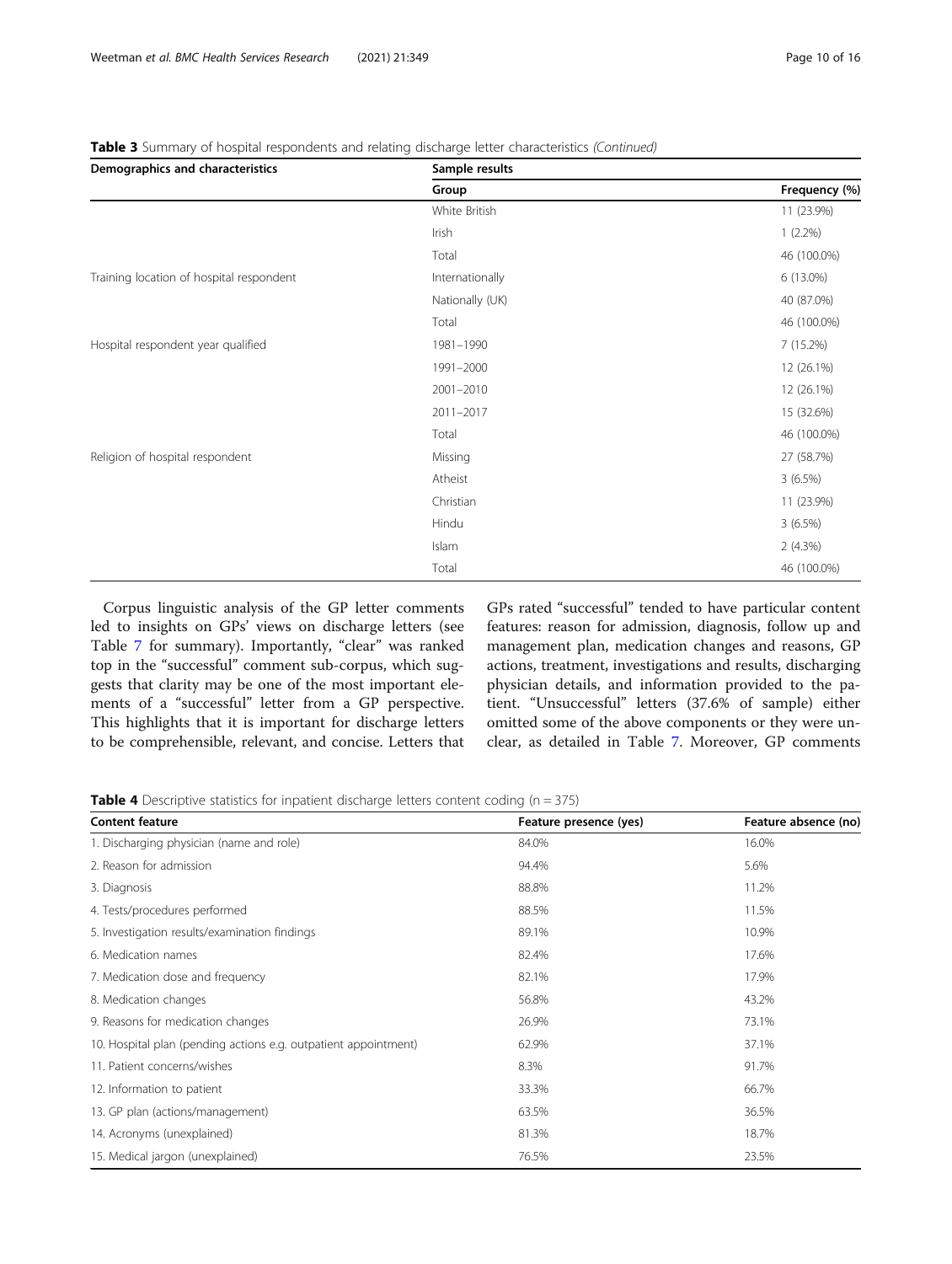| Content feature (independent<br>variable) | Present in successful<br><b>letters</b> | Present in unsuccessful<br><b>letters</b> |       | Test $Df.* n$ |     | $x^2$<br>value | Effect size -phi<br>coefficient | P<br>value     |
|-------------------------------------------|-----------------------------------------|-------------------------------------------|-------|---------------|-----|----------------|---------------------------------|----------------|
| Discharging physician (name &<br>role)    | 86.8%                                   | 79.4%                                     | $x^2$ |               | 375 | 2.984          | $-.097$                         | 0.084          |
| Reason for admission                      | 99.1%                                   | 86.5%                                     | $x^2$ |               |     | 375 24.176     | $-.266$                         | $\lt$<br>0.001 |
| Diagnosis                                 | 97.4%                                   | 74.5%                                     | $x^2$ |               |     | 375 44.386     | $-.353$                         | $\lt$<br>0.001 |
| Tests/procedures performed                | 97.0%                                   | 74.5%                                     | $x^2$ |               |     | 375 41.841     | $-.343$                         | $\lt$<br>0.001 |
| Investigation results                     | 96.2%                                   | 77.3%                                     | $x^2$ |               | 375 | 30.194         | $-.293$                         | $\lt$<br>0.001 |
| Medication names                          | 84.6%                                   | 78.7%                                     | $x^2$ |               | 375 | 1.719          | $-.075$                         | 0.190          |
| Medication dose & frequency               | 84.2%                                   | 78.7%                                     | $x^2$ |               | 375 | 1.437          | $-.069$                         | 0.231          |
| Medication changes                        | 61.5%                                   | 48.9%                                     | $x^2$ |               |     | 375 5.193      | $-.123$                         | 0.023          |
| Reasons for changes                       | 32.1%                                   | 18.4%                                     | $x^2$ |               |     | 375 7.606      | $-.149$                         | 0.006          |
| Hospital plan/actions                     | 70.5%                                   | 50.4%                                     | $x^2$ |               |     | 375 14.475     | $-.202$                         | $\lt$<br>0.001 |
| Patient concerns/wishes                   | 8.1%                                    | 8.5%                                      | $x^2$ |               | 375 | .000           | .007                            | 1.000          |
| Information to patient                    | 38.5%                                   | 24.8%                                     | $x^2$ |               | 375 | 6.764          | $-.140$                         | 0.009          |
| GP plan & actions                         | 69.7%                                   | 53.2%                                     | $x^2$ |               |     | 375 9.591      | $-.166$                         | 0.002          |
| Acronyms (unexplained)                    | 78.2%                                   | 86.5%                                     | $x^2$ |               | 375 | 3.482          | .103                            | 0.062          |
| Medical jargon (unexplained)              | 71.8%                                   | 84.4%                                     | $x^2$ |               |     | 375 7.095      | .144                            | 0.008          |

<span id="page-10-0"></span>Table 5 Summary of statistical findings for letter content features against GP gradings

\*Df. degrees of freedom

revealed that "unsuccessful" letters may contain unexplained uncommon acronyms or jargon and/or actions GPs deemed inappropriate or unreasonable (e.g. requests for GPs to chase hospital results).

Although guidelines [[37](#page-14-0), [38,](#page-15-0) [57\]](#page-15-0) recommend unexplained acronyms and jargon should be avoided or at least minimised, they were identified in the majority of the sample. This poses a substantial barrier in terms of letter accessibility for patients and GPs not familiar with the specialty; this is an important issue in light of current good practice which recommends copying letters to patients [\[36,](#page-14-0) [37\]](#page-14-0).

#### Strengths and limitations

The sample size was large enough to identify common drivers for GP assessed "successful" letters but small enough for qualitative analyses of all GP comments. By asking GPs to select letters that were no more than 3 weeks' old at the time of selection, we aimed to improve participant recall and reduce biasing of the sample through GPs selecting particularly memorable (either markedly "successful" or "unsuccessful") historical letters. Selecting "successful" and "unsuccessful" cases acted as a stimulus for participants to provide their views on how written discharge communications could be improved. An advantage of the sampling strategy was maximisation of variation. As planned, the letter sample

exhibited diversity particularly in relation to reason for admission, and specialties. However, a limitation of this process was that it did not provide information on the average quality of National Health Service (NHS) discharge letters "typically" received in General Practice. Hence, it was not the aim of this study to describe what proportion of letters received by GPs in the setting studied are "successful" or "unsuccessful".

Although the study was limited to a small geographical area, it is likely that the views about what constitutes a successful letter are widely generalizable. However, generalisability is limited by the exclusion criteria [[27\]](#page-14-0) i.e. certain categories of hospital discharge (e.g. related to children, mental health problems) were excluded. Research involving these excluded groups as well as a wider range of specialist settings is needed to understand discharge summary quality in other settings. Further research is also needed to determine if patient level characteristics such as polypharmacy, multimorbidity, age, and hospital length of stay influence the quality of discharge letters.

Content analysis was strengthened by the systematic approach; each document was subjected to the same categorisation criteria, and the criteria themselves were justifiable, grounded in national standards. Our content analysis was limited by the binary codes "successful" and "unsuccessful" which may have oversimplified complex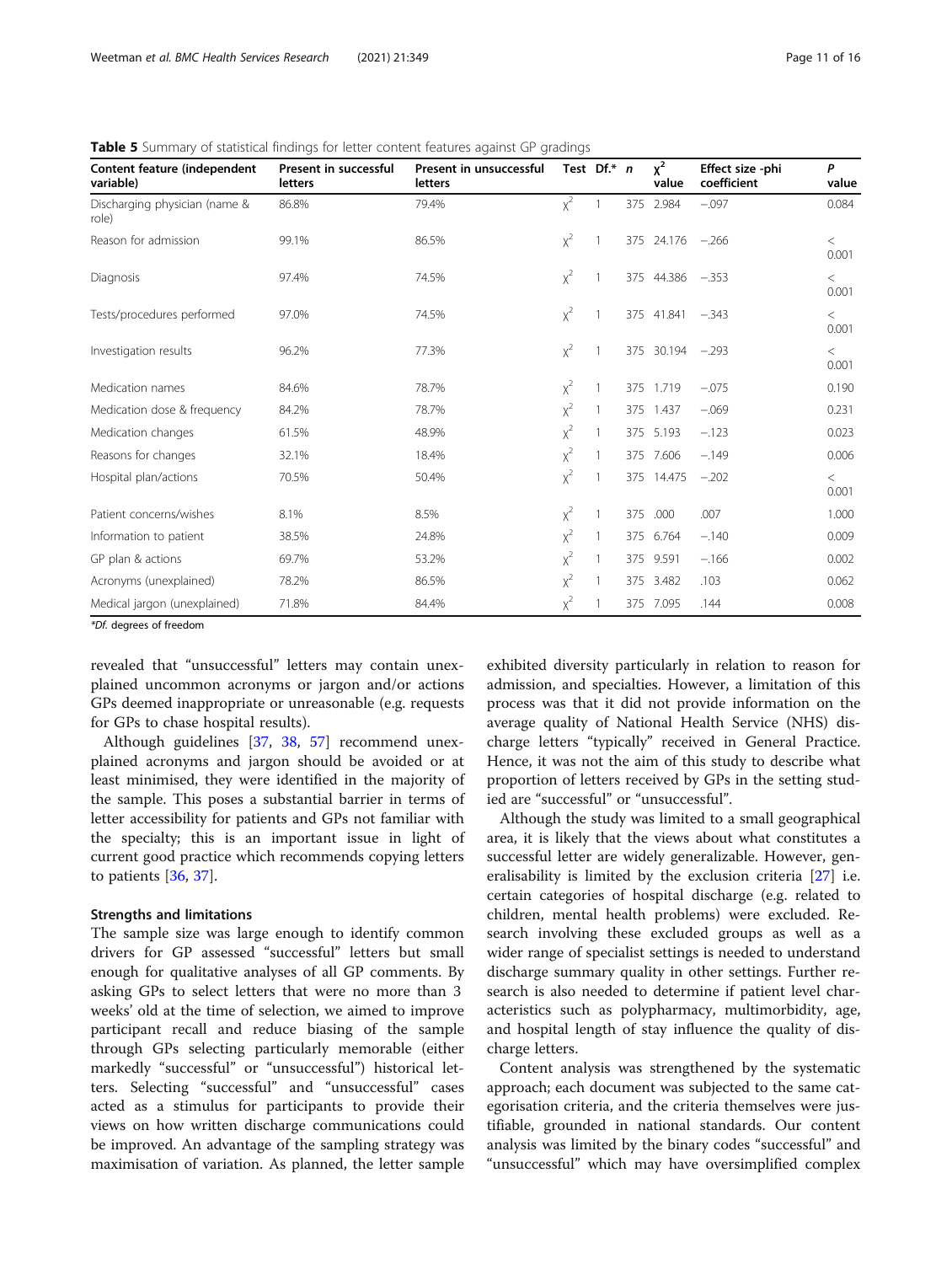| "Successful" letter comments sub-corpus |                     |                                          | "Unsuccessful" letter comments sub-corpus |                |                     |                                          |                 |
|-----------------------------------------|---------------------|------------------------------------------|-------------------------------------------|----------------|---------------------|------------------------------------------|-----------------|
|                                         | Rank No. of<br>hits | Relative frequency (per 10,000<br>words) | Content<br>word                           |                | Rank No. of<br>hits | Relative frequency (per 10,000<br>words) | Content<br>word |
| $\mathbf{1}$                            | 157                 | 750                                      | clear                                     | $\mathbf{1}$   | 41                  | 151                                      | GP              |
| $\overline{2}$                          | 53                  | 253                                      | follow                                    | $\overline{2}$ | 40                  | 148                                      | follow          |
| 3                                       | 50                  | 239                                      | plan                                      | 3              | 37                  | 136                                      | diagnosis       |
| $\overline{4}$                          | 44                  | 210                                      | diagnosis                                 | 4              | 36                  | 133                                      | patient         |
| 5                                       | 38                  | 182                                      | good                                      | 5              | 32                  | 118                                      | discharge       |
| 6                                       | 38                  | 182                                      | summary                                   | 6              | 29                  | 107                                      | medication      |
| 7                                       | 35                  | 167                                      | discharge                                 | $\overline{7}$ | 26                  | 96                                       | summary         |
| 8                                       | 34                  | 162                                      | GP                                        | 8              | 23                  | 85                                       | clear           |
| 9                                       | 33                  | 158                                      | information                               | 9              | 22                  | 81                                       | unclear         |
| 10                                      | 26                  | 124                                      | medication                                | 10             | 21                  | 77                                       | information     |
| 11                                      | 21                  | 100                                      | detailed                                  | 11             | 20                  | 74                                       | poor            |
| 12                                      | 20                  | 96                                       | investigations                            | 12             | 18                  | 66                                       | letter          |
| 13                                      | 20                  | 96                                       | medications                               | 13             | 15                  | 55                                       | advice          |
| 14                                      | 19                  | 91                                       | treatment                                 | 14             | 14                  | 52                                       | hospital        |
| 15                                      | 18                  | 86                                       | given                                     | 15             | 13                  | 48                                       | handwritten     |
| 16                                      | 18                  | 86                                       | management                                | 16             | 12                  | 44                                       | admission       |
| 17                                      | 17                  | 81                                       | action                                    | 17             | 12                  | 44                                       | dose            |
| 18                                      | 16                  | 76                                       | changes                                   | 18             | 10                  | 37                                       | medications     |
| 19                                      | 16                  | 76                                       | concise                                   | 19             | 10                  | 37                                       | plan            |
| 20                                      | 16                  | 76                                       | history                                   | 20             | 10                  | 37                                       | started         |
| 21                                      | 15                  | 72                                       | clearly                                   | 21             | 9                   | 33                                       | action          |
| 22                                      | 13                  | 62                                       | advice                                    | 22             | 9                   | 33                                       | blood           |
| 23                                      | 13                  | 62                                       | patient                                   | 23             | 9                   | 33                                       | details         |
| 24                                      | 12                  | 20                                       | admission                                 | 24             | 9                   | 33                                       | Indication      |
| 25                                      | 12                  | 20                                       | details                                   | 25             | 9                   | 33                                       | investigations  |

<span id="page-11-0"></span>Table 6 Top 25 frequency results for sub-corpora comment content words

or borderline cases and impacted statistical comparisons. Content coding was also categorical, depending on a feature being present in the letter or not. Furthermore, we were not able to link the discharge summaries to the wider medical record directly, the content coding therefore could not account for counterfactual information. For some features, absence of inclusion may reflect that the element of content (e.g. medication change or investigation) was not applicable to the care that the patient had received. However, without this being stated within the letter, this could not be determined. Generally, if the reason for absence was clear (e.g. letter stated that no medication changes were made), than this was coded as feature presence whereas if it was unclear or entirely missing from the letter than this was coded as feature absence. Additionally, the content analysis was not exhaustive of all aspects of discharge letters; outpatient clinics and emergency department discharge letters were excluded in order to reduce the effect of confounding factors. Future research should consider those categories and elements which have not been covered here. The effect (or not) of physician experience on letter quality warrants further investigation but would require a very large sample size in order to generate statistically significant findings about professional roles that rarely write discharge summaries.

The hospital clinician survey response rate of 14.9% was below the target of 50%. The survey target response rate was based on previous relevant survey studies [[58](#page-15-0), [59\]](#page-15-0), although studies were found which had lower rates closer to our final figure: 19% [[60\]](#page-15-0), 13% [\[61\]](#page-15-0). Possible factors which reduced the hospital clinician response rate were: time constraints, survey advertisement strategy, junior doctor rotations, delays between writing letter and receiving survey.

GPs and hospital clinicians did not view each other's letter gradings and comments. This was a strength in that hospital clinician recruitment and participation was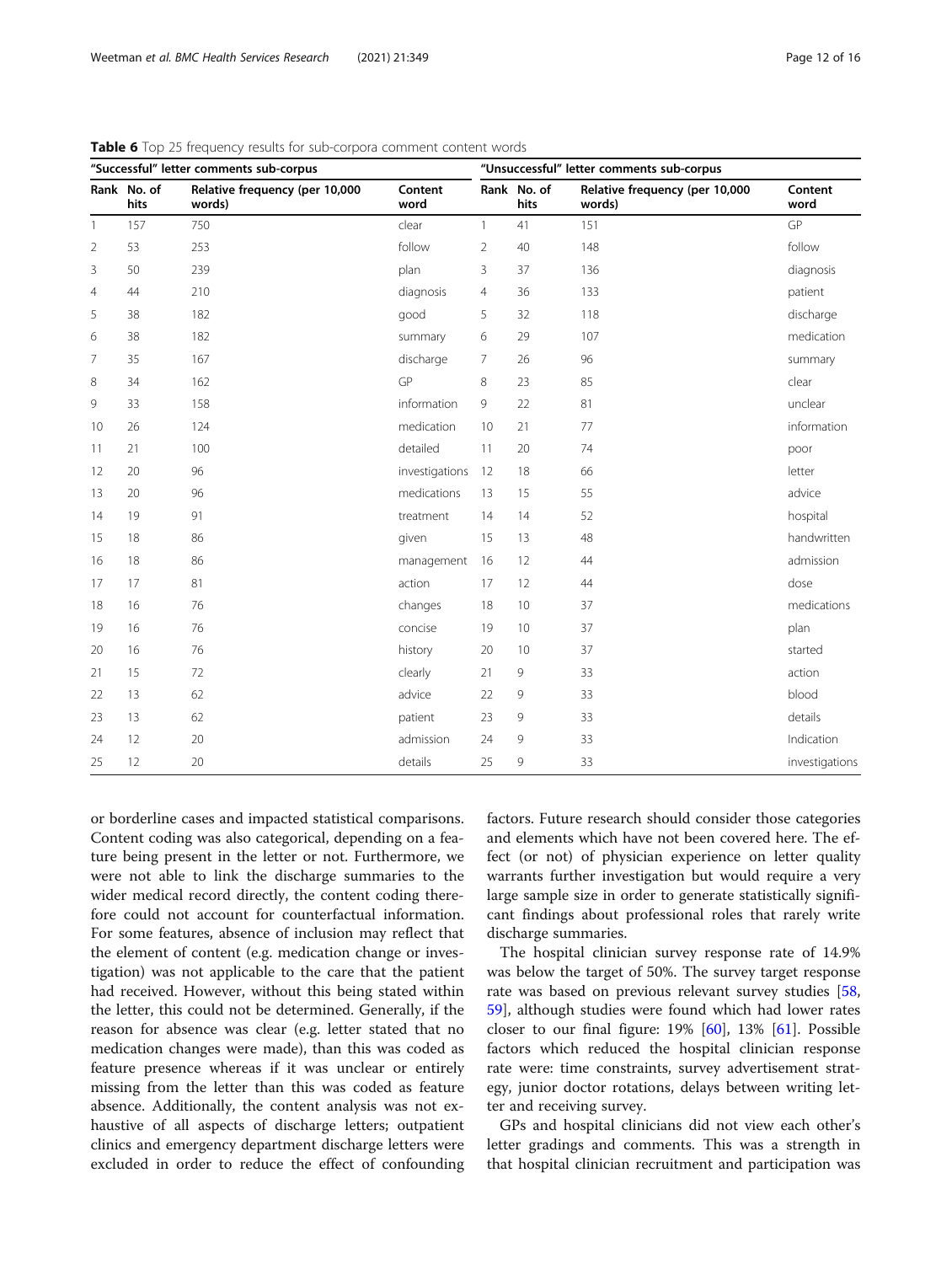<span id="page-12-0"></span>

not biased by the GP's assessment. However, it did mean that feedback on the letter from the primary care perspective could not be provided to participating hospital clinicians on an individual basis; this could have been useful for professional development, and is a potential avenue for future work.

#### Implications for practice

Missing information on discharge summaries could lead to errors in clinical care and might also affect patients' understanding of what happened to them in hospital. The findings from this study indicate that important information is missing from many discharge summaries, including those graded "successful". This is despite standards stipulating mandatory content of discharge summaries to include the US Joint Commission discharge summary standards [\[62](#page-15-0), [63](#page-15-0)] and the UK Royal College of Physicians [\[35,](#page-14-0) [64\]](#page-15-0) guidelines as well as the more recent PRSB eDischarge standard  $[40, 65]$  $[40, 65]$  $[40, 65]$  $[40, 65]$  which allows Systematized Nomenclature of Medicine Clinical Terms (SNOMED) [[66\]](#page-15-0) coded information to be transferred directly between hospitals and GPs. Our findings suggest that failure for hospitals and clinicians to uniformly implement discharge letter guidance into practice is continuing to contribute to unsuccessful communication between hospitals and general practice; this has implications for continuity of care and patient safety. We make the following suggestions to increase uptake of guidelines into practice:

- 1. Promotion of this work and related studies to highlight the importance of guidelines for discharge summary creation and to build the evidence base behind guidelines
- 2. Involving patients in discharge communication

The elements of a "successful" letter identified in this study largely fit with PRSB discharge guidelines [[40,](#page-15-0) [65](#page-15-0)] but also indicated scope for further development around some of the areas to include GP actions, treatment, and writing style. Delegation to GPs of following up on results from investigations undertaken while in hospital may create inter-professional tension [\[67](#page-15-0), [68\]](#page-15-0), but this practice continues despite national guidance to the contrary [\[69](#page-15-0)]. "Clear" was the number one content word within "successful" comments and so the importance of clarity and style to GPs is evident. GPs highlighted issues within the sample letters in regard to unexplained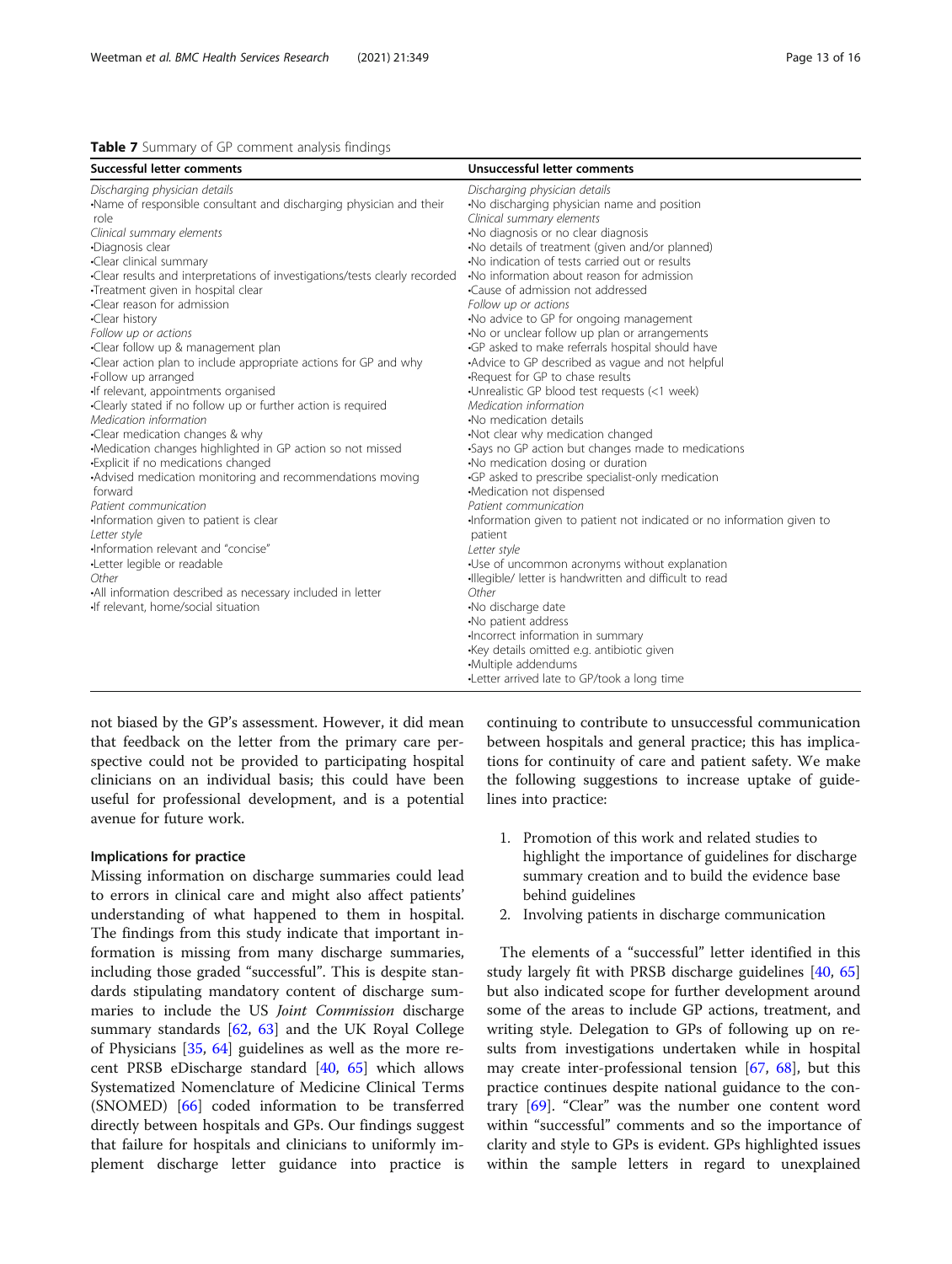<span id="page-13-0"></span>acronyms and uncommon jargon which can pose a clinical risk. This suggests a need for greater emphasis on the writing style within discharge summaries. Through identifying contributing factors towards "unsuccessful" letters, the research highlights a need for increased training and support for clinicians on letter writing as well as organisational initiatives such as evaluating implementation of guidelines [[70\]](#page-15-0) and ongoing audit to ensure that the quality of discharge letters minimises patient risk.

#### Conclusions

This study examined the content and quality of discharge letters in respect of UK guidelines and standards, although the recommendations may have relevance to other healthcare systems. This study has highlighted barriers to producing high quality discharge summaries; these may be addressed through training and organisational initiatives. The sampled discharge summaries tended to lack components considered key by GPs, particularly information regarding what the patient has been told and GP actionable components. Poor discharge communication carries risks and represents a possible missed opportunity for effective communication and safe patient transition into the community setting. Letter quality hinged upon component inclusion and the clarity and relevance of the details to the specific case. In conclusion, this study outlines shortcomings of discharge summaries and ways in which discharge communication may be improved.

#### Abbreviations

ACP: Advanced Clinical Practitioner; GP: General Practitioner (UK family or primary care physician); LL: Log Likelihood; NHS: (UK) National Health Service; PRSB: The Professional Record Standards Body; SNOMED: Systematized Nomenclature of Medicine Clinical Terms; SPSS: Statistical Package for the Social Sciences; UK: United Kingdom

#### Supplementary Information

The online version contains supplementary material available at [https://doi.](https://doi.org/10.1186/s12913-021-06345-z) [org/10.1186/s12913-021-06345-z.](https://doi.org/10.1186/s12913-021-06345-z)

Additional file 1:. GP letter selection template

Additional file 2:. Hospital clinician survey

Additional file 3:. Final content analysis categorisation coding system.

Additional file 4:. Summary of hospital clinician survey results.

#### Acknowledgements

The authors would like to thank the GPs and hospital clinicians who participated in the study. We would like to thank all the funders for their support. We would also like to thank the West Midlands Clinical Research Network primary care specialty team for their support with research recruitment and setting up practice sites. Finally, we would like to thank the Institute of Advanced Study at the University of Warwick for their support during the write-up of this paper.

#### Authors' contributions

KW and RS drafted the manuscript which was then critically revised for intellectual content by JD, ES and SS. KW, ES, SS and JD substantially contributed to the design and conception of the work and all authors

collaborated on data interpretation. All authors approved the final manuscript version for publication and agree to be accountable for all aspects of the work. The authors read and approved the final manuscript.

#### Funding

This research formed part of a PhD which was supported by the Economic and Social Research Council (ESRC) [grant number ES/J500203/1] and Clinical Commissioning Groups (CCGs) of Coventry & Rugby and South Warwickshire. Funding for the open access charges for publication of this manuscript was provided by the UKRI fund.

#### Availability of data and materials

The majority of datasets supporting the conclusions of this article are included within the article (and its additional files). However, the full datasets generated during the current study are not publicly available due to the sensitive and identifiable nature of the data. Despite names and other identifiers being removed, the in-depth nature of the discharge letters may mean that patients could be identified. The anonymised survey results are found in additional file 4. Summaries of data characteristics have been provided for relevant data sets.

#### **Declarations**

#### Ethics approval and consent to participate

Ethics approval was granted by the UK NHS Health Research Authority in July 2017 (Integrated Research Application System ID: 219871). The study was given a favourable ethics approval opinion from West Midlands - Coventry & Warwickshire Research Ethics Committee in July 2017 (reference: 17/WM/0170). Survey participants consented to take part in writing via completed surveys.

#### Consent for publication

Not applicable.

#### Competing interests

The authors declare that they have no competing interests.

#### Author details

<sup>1</sup>Unit of Academic Primary Care, Warwick Medical School, University of Warwick, Coventry, England CV4 7AL, UK. <sup>2</sup>Applied Linguistics, University of Warwick, Coventry, UK.

Received: 21 October 2020 Accepted: 3 April 2021 Published online: 15 April 2021

#### References

- Kripalani S., Jackson A.T., Schnipper J.L., Coleman E.A. Promoting effective transitions of care at hospital discharge: a review of key issues for hospitalists. J Hosp Med 2007;2(5):314–323. Available from: [https://www.](https://www.journalofhospitalmedicine.com/jhospmed/article/127279/transitions-care-hospital-discharge) [journalofhospitalmedicine.com/jhospmed/article/127279/transitions-care](https://www.journalofhospitalmedicine.com/jhospmed/article/127279/transitions-care-hospital-discharge)[hospital-discharge](https://www.journalofhospitalmedicine.com/jhospmed/article/127279/transitions-care-hospital-discharge) [Accessed: 11/03/2021], DOI: [https://doi.org/10.1002/](https://doi.org/10.1002/jhm.228) [jhm.228](https://doi.org/10.1002/jhm.228).
- 2. Spencer R.A., Spencer S.E.F., Rodgers S., et al. Processing of discharge summaries in general practice: a retrospective record review. Br J Gen Prac. 2018;68(673):e576–ee85. Available from: [https://bjgp.org/content/bjgp/68/](https://bjgp.org/content/bjgp/68/673/e576.full.pdf) [673/e576.full.pdf.](https://bjgp.org/content/bjgp/68/673/e576.full.pdf) [Accessed 6 Oct 2020].
- 3. Williams H., Edwards, A., Hibbert, P. et al. Harms from discharge to primary care: mixed methods analysis of incident reports. Br J Gen Pract 2015; 65(641):e829–ee37. Available from: [https://bjgp.org/content/bjgp/65/641/](https://bjgp.org/content/bjgp/65/641/e829.full.pdf) [e829.full.pdf](https://bjgp.org/content/bjgp/65/641/e829.full.pdf) [Accessed: 30/09/2020].
- 4. Alqenae F.A., Steinke, D., Keers, R.N. Prevalence and nature of medication errors and medication-related harm following discharge from hospital to community settings: a systematic review. Drug Saf 2020;43(6):517–537. Available from: <https://www.ncbi.nlm.nih.gov/pmc/articles/PMC7235049/> [Accessed: 30/09/2020], DOI: [https://doi.org/10.1007/s40264-020-00918-3.](https://doi.org/10.1007/s40264-020-00918-3)
- 5. Foronda C., MacWilliams, B., McArthur, E. Interprofessional communication in healthcare: an integrative review. Nurse Educ Pract 2016;19(1):36–40. Available from: [https://www.sciencedirect.com/science/article/pii/S1471](https://www.sciencedirect.com/science/article/pii/S1471595316300208) [595316300208](https://www.sciencedirect.com/science/article/pii/S1471595316300208) [Accessed: 04/09/2020], DOI: [https://doi.org/10.1016/j.nepr.2](https://doi.org/10.1016/j.nepr.2016.04.005) [016.04.005](https://doi.org/10.1016/j.nepr.2016.04.005).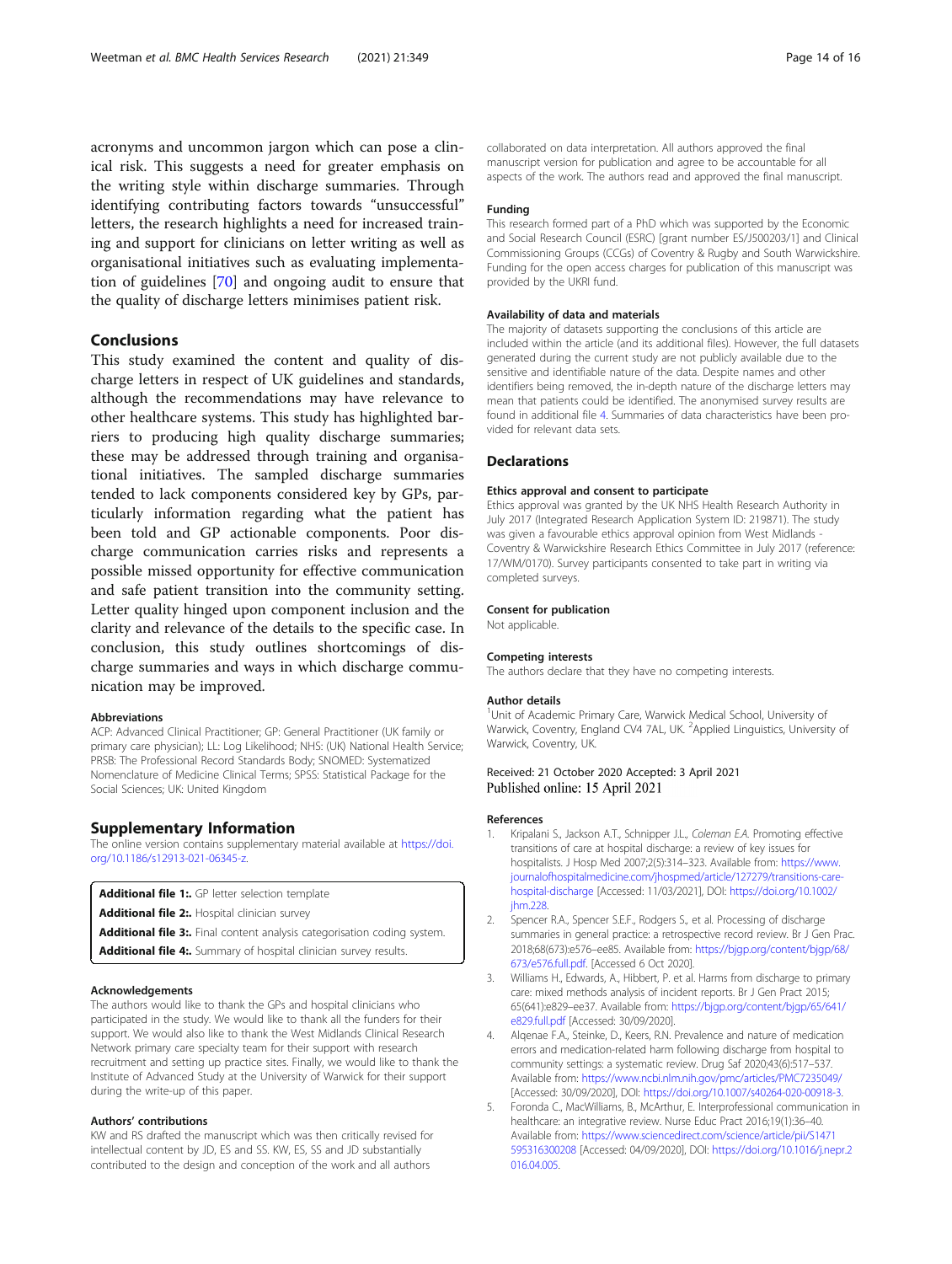- <span id="page-14-0"></span>6. Scotten M., Manos, E.L., Malicoat, A., Paolo, A.M. Minding the gap: Interprofessional communication during inpatient and post discharge chasm care. Patient Educ Couns 2015;98(7):895–900. Available from: [https://](https://www.sciencedirect.com/science/article/pii/S0738399115001007) [www.sciencedirect.com/science/article/pii/S0738399115001007](https://www.sciencedirect.com/science/article/pii/S0738399115001007) [Accessed: 04/09/2020], DOI: [https://doi.org/10.1016/j.pec.2015.03.009.](https://doi.org/10.1016/j.pec.2015.03.009)
- 7. Esmail A., Neale, G., Elstein, M., Firth-Cozens, J., Davy, C., Vincent, C. . A report for the Manchester Centre for healthcare management. Patient safety: lessons from litigation 2004.
- Carson-Stevens A., Hibbert P., Williams H., Evans H.P., Cooper A., Rees P., Deakin A., Shiels E., Gibson R., Butlin A., Carter B., Luff D., Parry G., Makeham M. , McEnhill P., Ward H.O., Samuriwo R., Avery A., Chuter A., Donaldson L., Mayor S., Panesar S., Sheikh A., Wood F., Edwards A. Characterising the nature of primary care patient safety incident reports in the England and Wales National Reporting and learning system: a mixed-methods agenda-setting study for general practice. Health Serv Deliv Res 2016 [https://pubmed.ncbi.](https://pubmed.ncbi.nlm.nih.gov/27656729/) [nlm.nih.gov/27656729/](https://pubmed.ncbi.nlm.nih.gov/27656729/). Available from: [https://pubmed.ncbi.nlm.nih.gov/2](https://pubmed.ncbi.nlm.nih.gov/27656729/) [7656729/](https://pubmed.ncbi.nlm.nih.gov/27656729/) [Accessed: 24/6/20], 4, 27, 1, 76, DOI: [https://doi.org/10.3310/](https://doi.org/10.3310/hsdr04270) [hsdr04270](https://doi.org/10.3310/hsdr04270).
- Maxwell K., Harrison J., Scahill S., et al. Identifying drug-related problems during transition between secondary and primary care in New Zealand. Int J Pharm Pract. 2013; 21(5): 333-336. Available from: [https://doi.org/10.1111/](https://doi.org/10.1111/ijpp.12013) [ijpp.12013](https://doi.org/10.1111/ijpp.12013) [Accessed: [10/06/20\]](http://0.0.0.10/06/20).
- 10. Grimes T.C., Duggan C.A., Delaney T.P., Graham I.M., Conlon K.C., Deasy E., Jago-Byrne M.C., O' Brien P. Medication details documented on hospital discharge: cross-sectional observational study of factors associated with medication non-reconciliation. Br J Clin Pharmacol 2011;71(3):449–457. Available from: <https://doi.org/10.1111/j.1365-2125.2010.03834.x> [Accessed: 24/6/20].
- 11. Horwitz L.I., Jeng G.Y., Brewster U.C., Chen C., Kanade S., van Ness P.H., Araujo K.L.B., Ziaeian B., Moriarty J.P., Fogerty R.L., Krumholz H.M. Comprehensive quality of discharge summaries at an academic medical center. J Hosp Med (Online) 2013;8(8):436–443. Available from: <https://doi.org/10.1002/jhm.2021> [Accessed: 24/6/20].
- 12. Schwarz C.M., Hoffmann M., Schwarz P., et al. A systematic literature review and narrative synthesis on the risks of medical discharge letters for patients' safety. BMC Health Serv Res. 2019;19(1):158. Available from: [https://doi.org/1](https://doi.org/10.1186/s12913-019-3989-1) [0.1186/s12913-019-3989-1.](https://doi.org/10.1186/s12913-019-3989-1) [Accessed 6 Oct 2020].
- 13. Lenert L.A., Sakaguchi F.H., Weir C.R. Rethinking the discharge summary: a focus on handoff communication. Acad Med. 2014; 89(3): 393–398. [Accessed: 10/06/20].
- 14. Alderton M., Callen J. Are general practitioners satisfied with electronic discharge summaries? Health Inform Manag J 2007;36(1):7–12. Available from: <https://pubmed.ncbi.nlm.nih.gov/18195392/> [Accessed: 24/6/20], DOI: <https://doi.org/10.1177/183335830703600102>.
- 15. Groene R.O., Orrego C., Sunol R., et al. "It's like two worlds apart": an analysis of vulnerable patient handover practices at discharge from hospital. BMJ Qual Saf 2012;21 Suppl 1:i67–i75. Available from: [https://qualitysafety.bmj.](https://qualitysafety.bmj.com/content/21/Suppl_1/i67.long) [com/content/21/Suppl\\_1/i67.long](https://qualitysafety.bmj.com/content/21/Suppl_1/i67.long) [Accessed: 10/06/20], DOI: [https://doi.](https://doi.org/10.1136/bmjqs-2012-001174) [org/10.1136/bmjqs-2012-001174.](https://doi.org/10.1136/bmjqs-2012-001174)
- 16. Grimes T., Delaney T., Duggan C., Kelly J.G., Graham I.M. Survey of medication documentation at hospital discharge: implications for patient safety and continuity of care. Ir J Med Sci 2008;177(2):93–97. Available from: <https://pubmed.ncbi.nlm.nih.gov/18414970/> [Accessed: 24/6/20], DOI: <https://doi.org/10.1007/s11845-008-0142-2>.
- 17. Polyzotis P.A., Suskin N., Unsworth K., Reid R.D., Jamnik V., Parsons C., Grace S. L. Primary care provider receipt of cardiac rehabilitation discharge summaries: are they getting what they want to promote long-term risk reduction? Circul Cardiovasc Qual Outcomes 2013;6(1):83–89. Available from: <https://doi.org/10.1161/CIRCOUTCOMES.112.967539> [Accessed: 24/6/ 20].
- 18. Kripalani S., LeFevre F., Phillips C.O., Williams M.V., Basaviah P., Baker D.W. Deficits in communication and information transfer between hospital-based and primary care physicians: implications for patient safety and continuity of care. JAMA. 2007;297(8):831–841. Available from: [https://doi.org/10.1001/](https://doi.org/10.1001/jama.297.8.831) [jama.297.8.831](https://doi.org/10.1001/jama.297.8.831) [Accessed: 24/6/20].
- 19. Perren A., Previsdomini M., Cerutti B., Soldini D., Donghi D., Marone C. Omitted and unjustified medications in the discharge summary. Qual Saf Health Care 2009;18(3):205–208. Available from: [https://doi.org/10.1136/](https://doi.org/10.1136/qshc.2007.024588) [qshc.2007.024588](https://doi.org/10.1136/qshc.2007.024588) [Accessed: 24/6/20].
- 20. Uitvlugt E.B., Siegert C.E., Janssen M.J., et al. Completeness of medicationrelated information in discharge letters and post-discharge general

practitioner overviews. Int J Clin Pharm 2015;37(6):1206–1212. Available from: <https://pubmed.ncbi.nlm.nih.gov/26337836/> [Accessed: 24/6/20], DOI: [https://doi.org/10.1007/s11096-015-0187-z.](https://doi.org/10.1007/s11096-015-0187-z)

- 21. Wernick M., Hale P., Anticich N., Busch S., Merriman L., King B., Pegg T. A randomised crossover trial of minimising medical terminology in secondary care correspondence in patients with chronic health conditions: impact on understanding and patient reported outcomes. Intern Med J 2016;46(5): 596–601. Available from: <https://pubmed.ncbi.nlm.nih.gov/26968750/> [Accessed: 24/6/20], DOI: [https://doi.org/10.1111/imj.13062.](https://doi.org/10.1111/imj.13062)
- 22. Flink M., Bergenbrant Glas S., Airosa F., et al. Patient-centered handovers between hospital and primary health care: an assessment of medical records. Int J Med Inform. 2015; 84(5): 355–362.[Accessed: 10/06/20].
- 23. Pesko M.F., Gerber, L. M., Peng, T. R., Press, M. J. Home health care: nursephysician communication, patient severity, and hospital readmission. Health Serv Res 2018;53(2):1008–1024. Available from: [https://pubmed.ncbi.nlm.nih.](https://pubmed.ncbi.nlm.nih.gov/28217974/) [gov/28217974/](https://pubmed.ncbi.nlm.nih.gov/28217974/) [Accessed: 11/06/20], DOI: [https://doi.org/10.1111/1475-](https://doi.org/10.1111/1475-6773.12667) [6773.12667.](https://doi.org/10.1111/1475-6773.12667)
- 24. Considine J., Berry, D., Sprogis, S.K., Newnham, E., Fox, K., Darzins, P., Rawson, H., Street, M. Understanding the patient experience of early unplanned hospital readmission following acute care discharge: a qualitative descriptive study. BMJ Open 2020;10(5):e034728. Available from: [https://](https://bmjopen.bmj.com/content/bmjopen/10/5/e034728.full.pdf) [bmjopen.bmj.com/content/bmjopen/10/5/e034728.full.pdf](https://bmjopen.bmj.com/content/bmjopen/10/5/e034728.full.pdf) [Accessed: 11/ 06/20], DOI: [https://doi.org/10.1136/bmjopen-2019-034728.](https://doi.org/10.1136/bmjopen-2019-034728)
- 25. Mehta R.L., Baxendale B., Roth K., Caswell V., le Jeune I., Hawkins J., Zedan H., Avery A.J. Assessing the impact of the introduction of an electronic hospital discharge system on the completeness and timeliness of discharge communication: a before and after study. BMC Health Serv Res 2017;17(1): 624. Available from: <https://pubmed.ncbi.nlm.nih.gov/28870188/> [Accessed: 24/6/20], DOI: <https://doi.org/10.1186/s12913-017-2579-3>.
- 26. NHS England. Guidance on the NHS Standard Contract requirements on discharge summaries and clinic letters and on interoperability of clinical IT systems. In: NHS, editor. 1.0 ed. ONLINE. 2018. Available from [https://www.](https://www.england.nhs.uk/wp-content/uploads/2018/09/interoperability-standard-contract-guidance.pdf) [england.nhs.uk/wp-content/uploads/2018/09/interoperability-standard](https://www.england.nhs.uk/wp-content/uploads/2018/09/interoperability-standard-contract-guidance.pdf)[contract-guidance.pdf](https://www.england.nhs.uk/wp-content/uploads/2018/09/interoperability-standard-contract-guidance.pdf)
- 27. Weetman K., Dale J., Scott E., et al. The discharge communication study: research protocol for a mixed methods study to investigate and triangulate discharge communication experiences of patients, GPs, and hospital professionals, alongside a corresponding discharge letter sample. BMC Health Serv Res. 2019; 19(1): 825. Available from: [https://doi.org/10.1186/s12](https://doi.org/10.1186/s12913-019-4612-1) [913-019-4612-1](https://doi.org/10.1186/s12913-019-4612-1) [Accessed: [10/06/20](http://0.0.0.10/06/20)].
- 28. Weetman K., Dale J., Spencer R., et al. GP perspectives on hospital discharge letters: an interview and focus group study. BJGP Open 2020. Available from: <https://bjgpopen.org/content/4/2/bjgpopen20X101031> [Accessed: 10/06/20].
- 29. Weetman K., Dale J., Scott E., et al. Adult patient perspectives on receiving hospital discharge letters: a corpus analysis of patient interviews. BMC Health Serv Res. 2020; 20(1): 537. Available from: [https://doi.org/10.1186/s12](https://doi.org/10.1186/s12913-020-05250-1) [913-020-05250-1](https://doi.org/10.1186/s12913-020-05250-1) [Accessed: [24/6/20](http://0.0.0.24/6/20)].
- 30. Miller M. Statistics and measurement concepts with OpenStat. New York: Springer; 2013. [https://doi.org/10.1007/978-1-4614-5743-5.](https://doi.org/10.1007/978-1-4614-5743-5)
- 31. De Vaus DA. Surveys in social research. Routledge Ltd: M.U.A; 2013. 32. Hsieh H., Shannon, S.E. Three approaches to qualitative content analysis. Qual Health Res. 2005;15(9):1277–1288. Available from: [https://journals.sa](https://journals.sagepub.com/doi/abs/10.1177/1049732305276687)
- [gepub.com/doi/abs/10.1177/1049732305276687](https://journals.sagepub.com/doi/abs/10.1177/1049732305276687). [Accessed 6 Oct 2020]. 33. Sackley C.M., Pound K. Stroke patients entering nursing home care: a content analysis of discharge letters. Clin Rehabil 2002;16(7):736–740.
- Available from: [https://journals.sagepub.com/doi/abs/10.1191/0269215502](http://dx.doi.org/10.1191/0269215502cr535oa) [cr535oa](http://dx.doi.org/10.1191/0269215502cr535oa) [Accessed: 11/06/2020].
- 34. Mayring P. Qualitative Content Analysis Qualitative Social Research 2000;1(2). Available from: <https://nbn-resolving.de/urn:nbn:de:0114-fqs0002204> [Accessed: 10/06/20].
- 35. Royal College of Physicians. Standards for the clinical structure and content of patient records. 2013. Available from [https://www.rcplondon.ac.uk/](https://www.rcplondon.ac.uk/projects/outputs/standards-clinical-structure-and-content-patient-records) [projects/outputs/standards-clinical-structure-and-content-patient-records](https://www.rcplondon.ac.uk/projects/outputs/standards-clinical-structure-and-content-patient-records)
- 36. Department of Health. The NHS plan: a plan for investment a plan for reform. London: HMSO; 2000. Available from [https://webarchive.nationala](https://webarchive.nationalarchives.gov.uk/20121102184216/http://www.dh.gov.uk/en/Publicationsandstatistics/Publications/PublicationsPolicyAndGuidance/DH_4002960) [rchives.gov.uk/20121102184216/http://www.dh.gov.uk/en/Publicationsa](https://webarchive.nationalarchives.gov.uk/20121102184216/http://www.dh.gov.uk/en/Publicationsandstatistics/Publications/PublicationsPolicyAndGuidance/DH_4002960) [ndstatistics/Publications/PublicationsPolicyAndGuidance/DH\\_4002960](https://webarchive.nationalarchives.gov.uk/20121102184216/http://www.dh.gov.uk/en/Publicationsandstatistics/Publications/PublicationsPolicyAndGuidance/DH_4002960)
- 37. Department of Health. Copying letters to patients: good practice guidelines. 2003. Available from [https://webarchive.nationalarchives.gov.uk/2012050403](https://webarchive.nationalarchives.gov.uk/20120504030618/) [0618/.](https://webarchive.nationalarchives.gov.uk/20120504030618/) [https://www.dh.gov.uk/prod\\_consum\\_dh/groups/dh\\_digitalassets/](https://www.dh.gov.uk/prod_consum_dh/groups/dh_digitalassets/@dh/@en/documents/digitalasset/dh_4086054.pdf) [@dh/@en/documents/digitalasset/dh\\_4086054.pdf](https://www.dh.gov.uk/prod_consum_dh/groups/dh_digitalassets/@dh/@en/documents/digitalasset/dh_4086054.pdf)